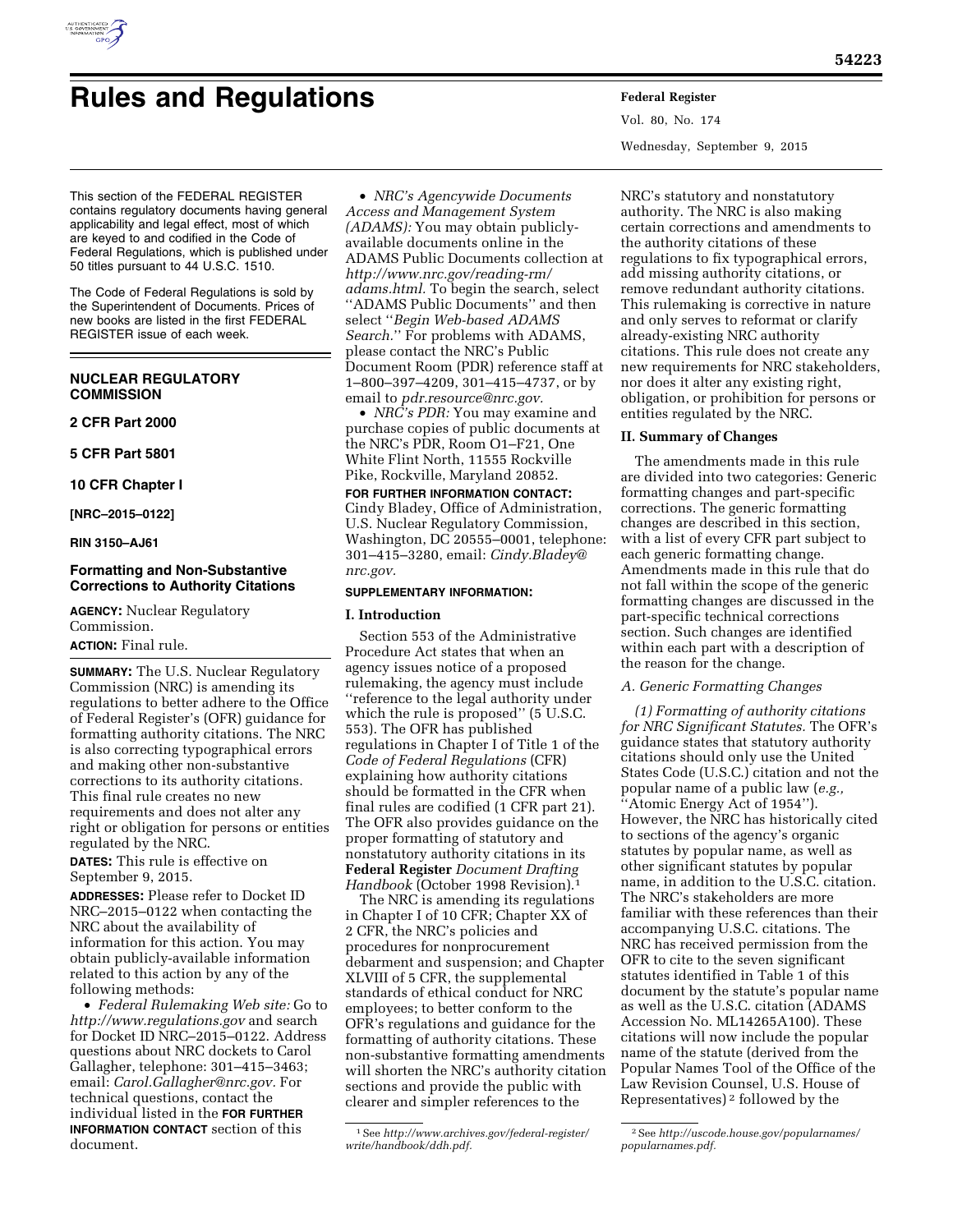applicable sections of the statute as codified in the U.S.C.

TABLE 1—SIGNIFICANT STATUTES FOR THE NRC AND THEIR CITATION IN **Federal Register** AUTHORITY CITATIONS FOR **REGULATIONS** 

| Statute name                                              | <b>Federal Register citation format</b>                                                           |
|-----------------------------------------------------------|---------------------------------------------------------------------------------------------------|
|                                                           | Atomic Energy Act of 1954, [statute section; U.S.C. citation].                                    |
|                                                           | Energy Reorganization Act of 1974, [statute section; U.S.C. citation].                            |
|                                                           | Nuclear Waste Policy Act of 1982, [statute section; U.S.C. citation].                             |
| Low-Level Radioactive Waste Policy Amendments Act of 1985 | Low-Level Radioactive Waste Policy Amendments Act of 1985, [statute<br>section; U.S.C. citation]. |
|                                                           | Uranium Mill Tailings Radiation Control Act of 1978, [statute section;<br>U.S.C. citation].       |
|                                                           | Administrative Procedure Act, [U.S.C. citation].                                                  |
|                                                           | National Environmental Policy Act of 1969, [U.S.C. citation].                                     |

The following CFR parts are being amended consistent with this generic formatting change: 5 CFR part 5801; 10 CFR parts 1, 2, 4, 7, 9, 10, 11, 14, 15, 16, 19, 20, 21, 25, 26, 30, 31, 32, 33, 34, 35, 36, 37, 39, 40, 50, 51, 52, 54, 55, 60, 61, 62, 63 70, 71, 72, 73, 74, 75, 76, 81, 95, 100, 110, 140, 150, 160, 170, and 171.

*(2) Removing popular names and public law numbers of non-significant statutes.* All authority citations with references to the popular names of statutes not listed in Table 1 of this document are revised to cite only the appropriate U.S.C. section, in conformance with OFR guidance. For example, all citations to the ''Government Paperwork Elimination Act,'' which provided agencies with authority to accept electronic submissions and signatures as a substitute for paper where practicable, is now cited throughout 10 CFR as ''44 U.S.C. 3504 note.''

Additionally, all references to public law numbers or U.S. Statutes at Large are being removed except where U.S.C. citations do not exist (for example, appropriations laws), in conformance with OFR guidance. The following CFR parts are being amended consistent with this generic formatting change: 5 CFR part 5801; 10 CFR parts 2, 4, 9, 11, 12, 13, 14, 15, 16, 19, 20, 21, 25, 26, 30, 31, 32, 33, 34, 35, 36, 39, 40, 50, 51, 52, 54, 55, 60, 61, 62, 63, 70, 71, 72, 73, 74, 75, 76, 81, 95, 100, 110, 140, 150, 170, and 171.

*(3) Relocation of specific ''also issued'' citations for significant statutes.*  The OFR's guidance states that agencies may provide authority citations for particular subparts or particular sections within the central authority citation for a CFR part (*e.g.,* ''Section 30.7 also issued under 42 U.S.C. 5851''). However, this practice is optional and has in some cases led to lengthy authority citation sections that are

difficult to read and comprehend. Additionally, these specific ''also issued'' citations often restate authorities that are already cited for the whole part in the central authority citation, making them redundant. In an effort to provide more concise and clear authority citations, the NRC is no longer using specific ''also issued'' citations that reference any of the significant statutes listed in Table 1 of this document. These authority citations will be reflected generally in the central authority citation. However, the NRC will still use specific "also issued" citations that reference authorities not listed in Table 1 of this document, when appropriate. The NRC's stakeholders are less likely to be familiar with such authority, making these specific references more beneficial for the public. The following CFR parts are being amended consistent with this generic formatting change: 10 CFR parts 2, 4, 9, 19, 21, 30, 34, 40, 50, 51, 55, 70, 72, 73, 75, 76, 110, and 150.

*(4) Revising or removing all citations to the Energy Policy Act.* The Energy Policy Act of 2005, Public Law 109–58, 119 Stat. 594 (2005) (EPAct) is referenced in authority citations throughout 10 CFR. However the EPAct amended certain provisions of the Atomic Energy Act of 1954, the Energy Reorganization Act of 1974, and the Low-Level Radioactive Waste Policy Amendments Act of 1985, among other statutes. The EPAct is not in and of itself a substantive organic statute, but instead is reflected in the amended portions of other statutes. In many cases these statutes already are contained in the authority citation, making the reference to the EPAct redundant. Reference to the EPAct is inconsistent with OFR guidance, which states that popular names of statutes or public law numbers should not be used if the law has been codified in the U.S.C. Therefore, consistent with OFR

guidance, all citations to the EPAct have been converted to the corresponding citations of the statute amended by the EPAct, unless the corresponding citations are already included within the central authority citation. Additionally, citations to the EPAct have been removed entirely in some parts, where appropriate; these removals are identified and explained in the Section B, ''Part-specific Corrections,'' of this section. The following CFR parts are being amended consistent with this generic formatting change: 10 CFR parts 20, 30, 31, 32, 33, 34, 35, 36, 40, 50, 52, 60, 61, 62, 63, 70, 71, 72, 73, 76, 110, 140, 150, 170, and 171.

*(5) Reformatting citations to Executive Orders.* Consistent with OFR guidance, authority citations that reference Executive Orders now include a **Federal Register** citation, as well as a CFR citation. Also, typographical errors in page numbers are being corrected. Executive Orders in the following CFR parts are being amended consistent with this generic formatting change: 2 CFR part 2000; 5 CFR part 5801; 10 CFR parts 10, 15, 25, 54, and 95.

#### *B. Part-Specific Corrections*

The following discussion contains a list of the changes made to each authority citation section by this rulemaking that does not fall within the scope of the generic changes previously described, and the reasons for each change.

#### 2 CFR Part 2000

*Remove from citation.* The reference ''10 U.S.C. 113'' is removed. Section 113 provides authority to the U.S. Department of Defense, not the NRC.

#### 10 CFR Part 1

Revise citation. The citation ''45 FR 40561, June 16, 1980'' is removed and replaced with ''5 U.S.C. Appendix (Reorganization Plans)'' to properly cite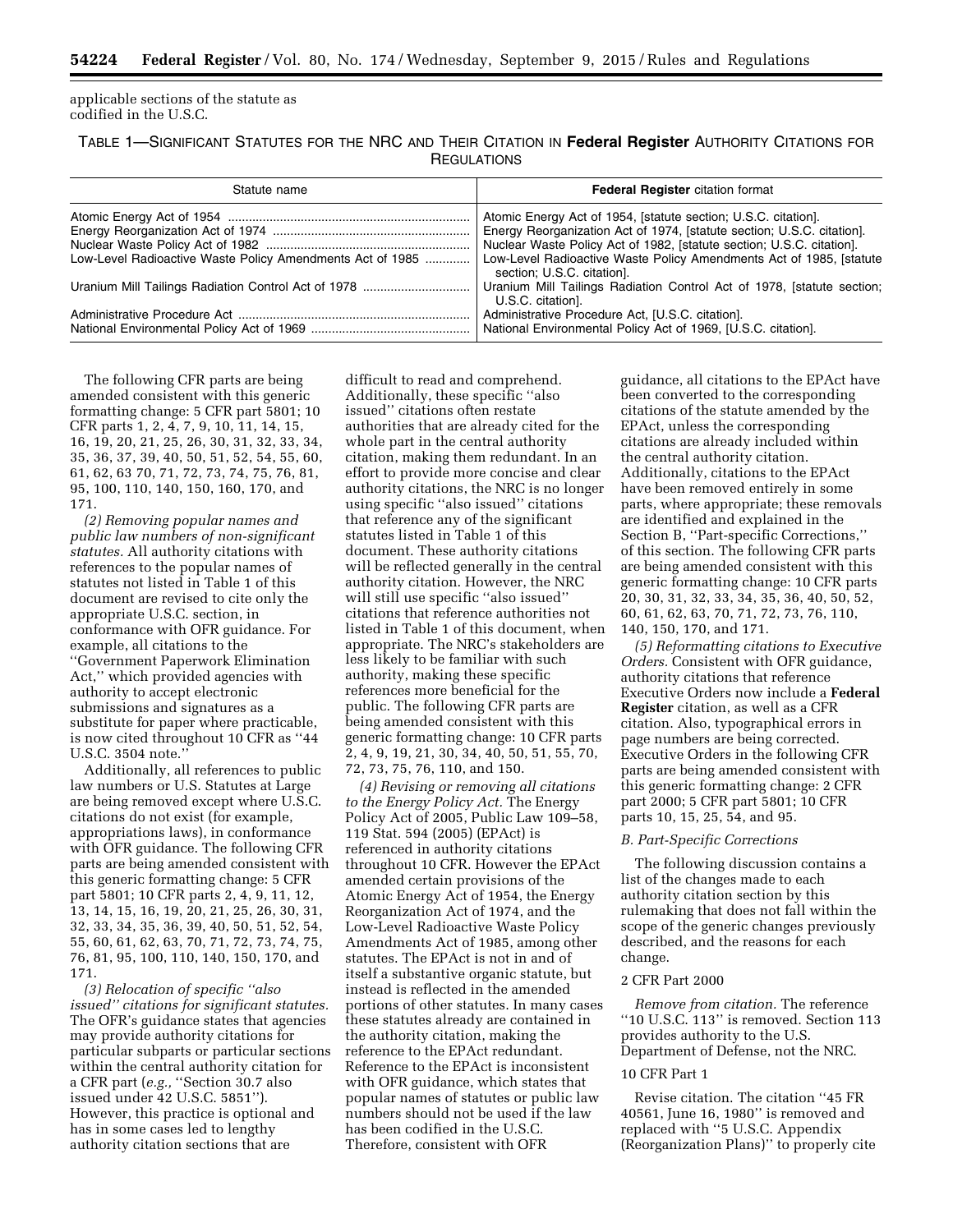to the correct portion of this appendix in the U.S. Code.

Add to citation. A reference to ''Atomic Energy Act of 1954, sec. 25 (42 U.S.C. 2035)'' is added. Section 25 created the Office of the General Counsel, which is specifically referenced in 10 CFR part 1.

## 10 CFR Part 2

Add to citation. A reference to ''Atomic Energy Act of 1954, sec. 182 (42 U.S.C. 2232)'' is added. Section 182 provides authority for the Commission to require written statements from applicants or licensees in order to determine whether an application should be granted or denied or whether a license should be modified or revoked, and to require such statements to be made under oath or affirmation. This section provides authority for 10 CFR 2.204, ''Demand for Information.''

A reference to ''Atomic Energy Act of 1954, sec. 187 (42 U.S.C. 2237)'' is added. Section 187 provides authority for the Commission to modify terms and conditions of all licenses, and provides authority for 10 CFR part 2, subpart B, ''Procedure for Imposing Requirements by Order, or for Modification, Suspension, or Revocation of a License, or for Imposing Civil Penalties.''

#### 10 CFR Part 4

Revise citation. The two specific references to ''29 U.S.C. 794'' are removed and replaced with one reference to the statute in the central authority citation to avoid redundancy.

The reference to "42 U.S.C. 6101" is revised to ''42 U.S.C. 6101 through 6107'' to properly cite to the entirety of Title III of the Age Discrimination Act.

Remove from citation. The reference to ''29 U.S.C. 706(6)'' is removed because it is a typographical error.

#### 10 CFR Part 7

Revise citation. The reference to ''5 U.S.C. App.'' is revised to ''5 U.S.C. Appendix (Federal Advisory Committee Act)'' for properly cite to the correct portion of this appendix in the U.S. Code.

## 10 CFR Part 11

Add to citation. A reference to ''Atomic Energy Act of 1954, sec. 223'' is added to provide authority for the ''Criminal penalties'' section.

#### 10 CFR Part 13

Revise citation. The reference to ''Sections 13.13(a) and (b)'' is revised to ''Section 13.13'' to shorten and simplify the authority citation.

Add to citation. A reference to ''31 U.S.C. 3730'' is added to the specific

authority citation for Section 13.13 because the statute is explicitly referenced and relied upon in that section.

## 10 CFR Part 14

Revise citation. The reference to ''Government Paperwork Elimination Act'' is removed and replaced with "Atomic Energy Act of 1954" to correct a citation error.

Add to citation. A reference to ''Energy Reorganization Act of 1974, sec. 201 (42 U.S.C. 5841)'' is added. The Energy Reorganization Act of 1974 abolished the Atomic Energy Commission and created the NRC, and transferred all licensing and related regulatory functions from the former to the latter including the authority to conduct rulemaking under Section 161 of the Atomic Energy Act. Therefore, in any authority citation section that includes Section 161 of the Atomic Energy Act, it is appropriate to also include Section 201 of the Energy Reorganization Act to reflect this transfer.

#### 10 CFR Part 19

Remove from citation. The reference to ''Atomic Energy Act of 1954 sec. 186  $(42 \text{ U.S.C. } 2236)$ <sup>"</sup> is removed because it is redundant. Section 186 authorizes the Commission to revoke licenses. The NRC already references Section 186 as authority in 10 CFR parts that provide for the issuance of licenses. References to Section 186 in all 10 CFR parts within which a violation could possibly result in a license revocation is redundant, given that the 10 CFR parts that provide for the issuance of licenses already inform applicants and licensees that their licenses may be revoked for the reasons listed in Section 186, including, in part, for failure to observe any of the terms and provisions of the Atomic Energy Act or the Commission's regulations.

Add to citation. A reference to ''Atomic Energy Act of 1954, sec. 223'' is added to provide authority for the ''Criminal penalties'' section.

#### 10 CFR Part 20

Remove from citation. The reference to ''Atomic Energy Act of 1954 sec. 186 (42 U.S.C. 2236)'' is removed because it is redundant. Section 186 authorizes the Commission to revoke licenses. The NRC already references Section 186 as authority in 10 CFR parts that provide for the issuance of licenses. References to Section 186 in all 10 CFR parts within which a violation could possibly result in a license revocation is redundant, given that the 10 CFR parts that provide for the issuance of licenses

already inform applicants and licensees that their licenses may be revoked for the reasons listed in Section 186, including, in part, for failure to observe any of the terms and provisions of the Atomic Energy Act or the Commission's regulations.

The reference to ''Energy Reorganization Act of 1974 sec. 206 (42 U.S.C. 5846)'' is removed. Section 206 requires individual directors or responsible officers of firms constructing, owning, operating, or supplying components for any facility or activity licensed or regulated by the NRC to report defects or failures to comply that may create substantial safety hazards. Part 20 of 10 CFR establishes the standards for protection against ionizing radiation resulting from activities conducted under licenses issued by the NRC. While a defect or failure to comply under Section 206 could result in a violation of 10 CFR part 20 standards, the substantive authority for the promulgation of 10 CFR part 20 is the Atomic Energy Act.

## 10 CFR Part 21

Add to citation. References to Atomic Energy Act of 1954, secs. 53, 63, 81, 103, and 104 (42 U.S.C. 2073, 2093, 2111, 2133, and 2134) are added. These statutes provide the Commission with authority to license special nuclear material, source material, byproduct material, commercial utilization or production facilities, and utilization facilities for use in medical therapy and research and development, respectively. These statutes also authorize the Commission to issue these licenses subject to such conditions that the Commission may establish by rule or regulation. Part 21 of 10 CFR applies to facilities and activities licensed under other 10 CFR parts that are authorized by these statutes (including but not limited to 10 CFR parts 30, 40, 50, 52, and 70). Therefore, including these statutes within the 10 CFR part 21 authority citation provides a more complete illustration of the Commission's authority to subject various licensees to 10 CFR part 21.

#### 10 CFR Part 26

Remove from citation. The references to ''Atomic Energy Act of 1954 sec. 81'' and ''42 U.S.C. 2112'' are removed because these sections are inapplicable to this part.

The reference to ''Energy Reorganization Act of 1974 sec. 206 (42 U.S.C. 5846)'' is removed. Section 206 requires individual directors or responsible officers of firms constructing, owning, operating, or supplying components for any facility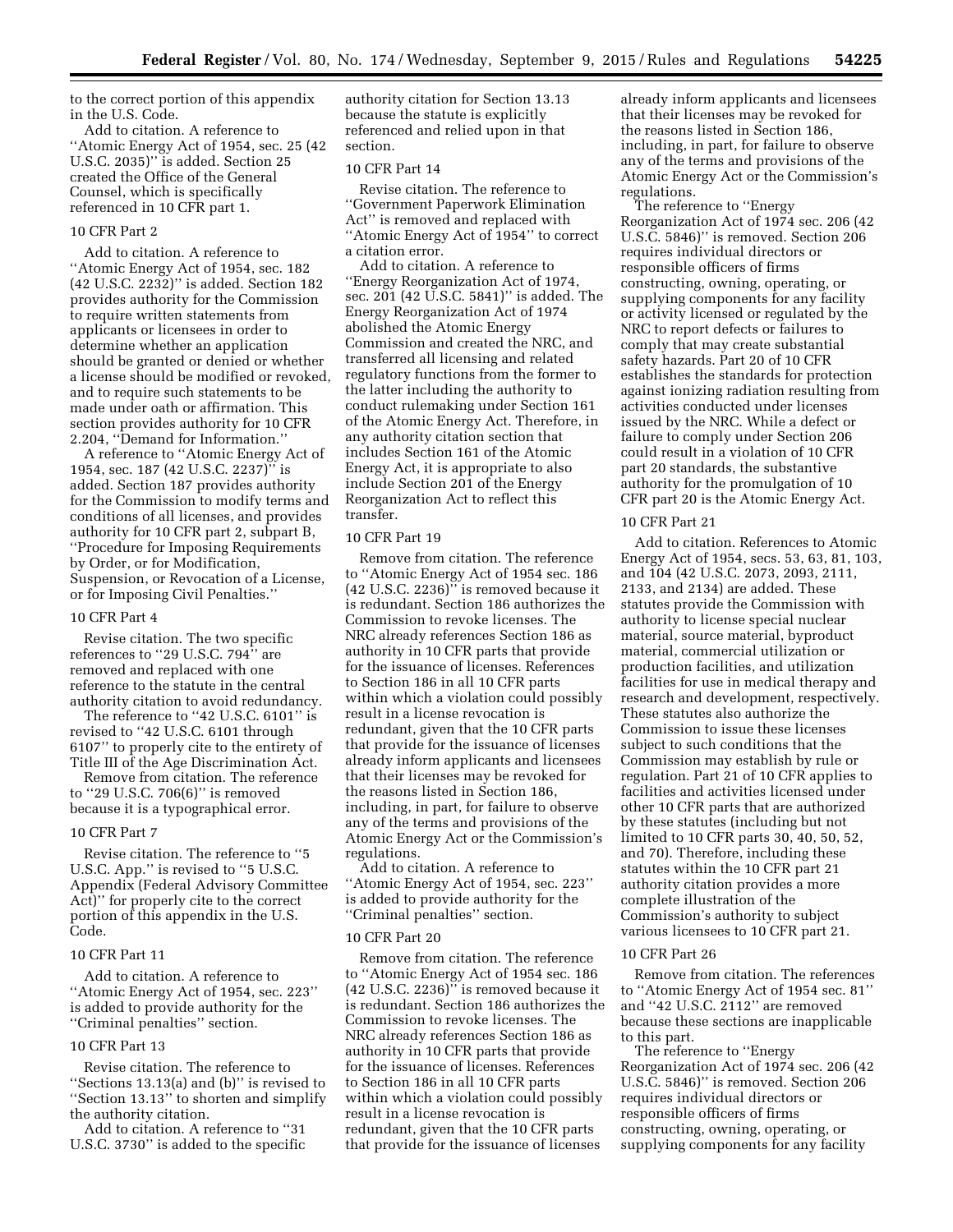or activity licensed or regulated by the NRC to report defects or failures to comply that may create substantial safety hazards. Part 26 of 10 CFR establishes the requirements and standards for establishing, implementing, and maintaining a fitness for duty program. While the same licensed activity can be subject to both 10 CFR part 26 fitness for duty requirements and Section 206 reporting requirements, the substantive authority for the promulgation of 10 CFR part 26 is the Atomic Energy Act. The NRC is now referencing Section 206 only in the authority citations of the 10 CFR parts listed in § 21.2, ''Scope.''

#### 10 CFR Part 30

Remove from citation. The reference to ''Atomic Energy Act of 1954 sec. 82 (42 U.S.C. 2112)'' is removed. Section 82 provides authority for the foreign distribution of byproduct material. However, 10 CFR part 30 applies to domestic licensing. Section 82 is instead appropriately referenced in 10 CFR part 110, ''Export and import of nuclear equipment and material.''

#### 10 CFR Parts 31, 32, 33, 34, 35, and 36

Remove from citation. The reference to ''42 U.S.C. 2014'' is removed. Section 2014 (Section 11 of the Atomic Energy Act of 1954) was added to the authority citation as part of the citation to Section 651(e) of the EPAct. The EPAct amended the definition of byproduct material in the Atomic Energy Act; however this revised definition of byproduct material is incorporated into the definitions of 10 CFR part 30, which encompasses licensees under these parts. Part 30 of 10 CFR already references 42 U.S.C. 2014 as authority. Therefore, it is redundant to cite to the statute in these parts. Similarly, the reference to ''42 U.S.C. 2021b'' is removed from these parts. This section (Section 2 of the Low-Level Radioactive Waste Policy Amendments Act of 1985) was also added to the authority citation as part of the citation to Section 651(e) of the EPAct, and is unnecessary in the authority citation for these parts.

The reference to ''42 U.S.C. 5842'' in 10 CFR part 35 is removed because this is a typographical error.

The reference to ''Atomic Energy Act of 1954 sec. 82 (42 U.S.C. 2112)'' in 10 CFR part 36 is removed because Section 82 authorizes the foreign distribution of byproduct material and is inapplicable to this part. The reference to ''Atomic Energy Act of 1954 sec. 186 (42 U.S.C. 2236)'' in 10 CFR part 36 is removed because it is redundant. This section authorizes the Commission to revoke licenses. However, 10 CFR part 36

licensees are subject to the provisions of 10 CFR part 30, which already states that a license issued under 10 CFR parts 31 through 36 and 39 may be revoked (10 CFR 30.61), and the authority citation for 10 CFR part 30 already includes Section 186. Lastly, the reference to ''Energy Reorganization Act of 1974 sec. 202 is (42 U.S.C. 5842)'' in 10 CFR part 36 is removed because the statute is inapplicable to this part.

Add to citation. A reference to ''Energy Reorganization Act of 1974, sec. 206 (42 U.S.C. 5846)'' is added to 10 CFR part 31. Section 206 provides authority for 10 CFR part 21. The general license provided in § 31.8 is subject to the provisions of 10 CFR part 21.

## 10 CFR Part 37

Add to citation. A reference to ''Atomic Energy Act of 1954, sec. 11 (42 U.S.C. 2014)'' is added. Section 11 is being added in order to be consistent with other parts of 10 CFR that have similarly incorporated the definition of ''byproduct material,'' as revised by the EPAct, that provides the Commission authority to determine new sources of byproduct material if statutory criteria are met.

References to Energy Reorganization Act of 1974, secs. 201 and 202 (42 U.S.C. 5841 and 5842) are added. The Energy Reorganization Act of 1974 abolished the Atomic Energy Commission and created the NRC, and transferred all licensing and related regulatory functions from the former to the latter including the authority to conduct rulemaking under Section 161 of the Atomic Energy Act. Therefore, in any authority citation section that includes Section 161 of the Atomic Energy Act, it is appropriate to also include Section 201 of the Energy Reorganization Act to reflect this transfer. A reference to ''Section 202'' is added because 10 CFR part 37 applies to the facilities listed in that statute if the licensee possesses an aggregated category 1 or category 2 quantity of radioactive material. This is reflected in the definition of ''Person'' in 10 CFR 37.5.

A reference to ''44 U.S.C. 3504 note'' is added because 10 CFR part 37 provides for the use of electronic submissions, as authorized by the Government Paperwork Elimination Act.

#### 10 CFR Part 39

Remove from citation. The reference to ''Atomic Energy Act of 1954 sec. 82 (42 U.S.C. 2112)'' is removed because this section authorizes the foreign

distribution of byproduct material and is inapplicable to this part.

The reference to ''Atomic Energy Act of 1954 sec. 186 (42 U.S.C. 2236)'' is removed because it is redundant. Section 186 authorizes the Commission to revoke licenses. However, 10 CFR part 39 licensees are subject to the provisions of 10 CFR part 30, which already states that a license issued under 10 CFR parts 31 through 36 and 39 may be revoked (10 CFR 30.61), and the authority citation for 10 CFR part 30 already includes Section 186.

The reference to ''Energy Reorganization Act of 1974 sec. 202'' is removed because it is inapplicable to this part.

## 10 CFR Part 40

Add to citation. A reference to ''Atomic Energy Act of 1954, sec. 69 (42 U.S.C. 2099)" is added. Section 69 prohibits the Commission from licensing the transfer, delivery, receipt possession or title, or import or export of source material if the Commission determines issuance of such a license would be inimical to the common defense and security or the health and safety of the public. This prohibition is incorporated into the general requirements located in 10 CFR 40.32(d).

References to Atomic Energy Act of 1954, secs. 83 and 84 are added because the corresponding U.S.C. citations (42 U.S.C. 2113, 2114, respectively) are already included in the central authority citation.

A reference to ''Uranium Mill Tailings Radiation Control Act of 1978, sec. 104 (42 U.S.C. 7914)'' is added to correct an inadvertent omission. A citation to this Act is appropriate because the Uranium Mill Tailings and Radiation Control Act of 1978 (UMTRCA) addresses the longterm surveillance and monitoring of Title I and Title II uranium mill tailings disposal sites. Title I sites are processing sites that were generally not subject to a specific NRC license. Under Section 104 (42 U.S.C. 7914) of UMTRCA, the NRC is authorized to impose a license on any entity, including the U.S. Department of Energy, that acquires title to or leases all or any portion of a Title I site. Title II sites are licensed under the NRC's Atomic Energy Act, Section 83 authority, which is already included in the authority citation for this part.

Remove from citation. The reference to ''Atomic Energy Act of 1954 sec. 11(e)(2) (42 U.S.C. 2014(e)(2))" is removed because this subsection does not substantively grant authority to the NRC, but simply defines uranium mill tailings and waste as source material. Authority to license source material is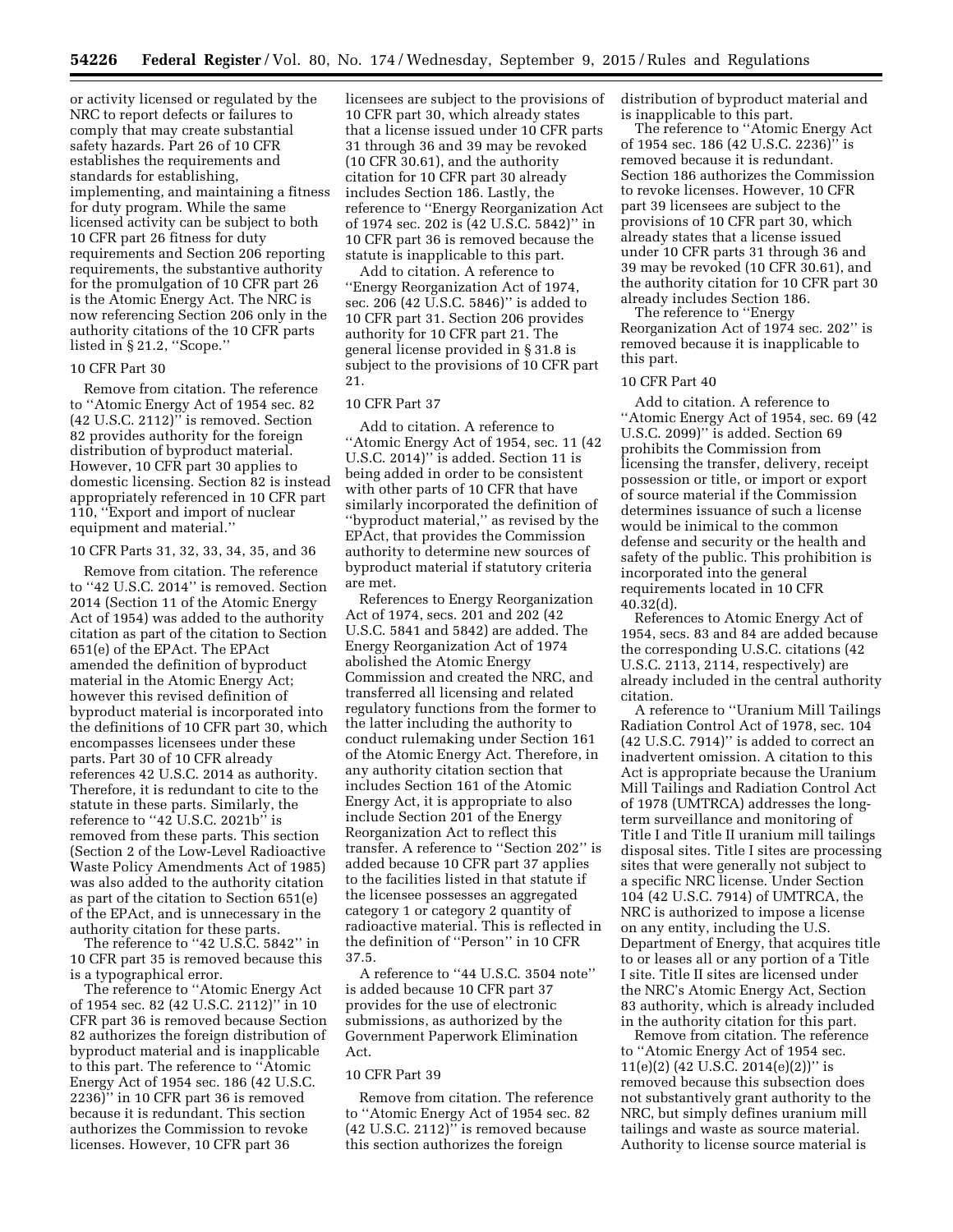found in other provisions of the Atomic Energy Act, which are already included in the authority citation.

# 10 CFR Part 50

Add to citation. A reference to ''Atomic Energy Act of 1954, sec. 187 (42 U.S.C. 2237)'' is added. Section 187 provides that the terms and conditions of all licenses shall be subject to amendment, revision, or modification, by reason of amendments of the Atomic Energy Act, or by reason of rules and regulations issued in accordance with the Atomic Energy Act. This statutory condition is incorporated within 10 CFR 50.54.

A reference to ''Sec. 109, Pub. L. 96– 295, 94 Stat. 783'' is added to the general citation for 10 CFR part 50. This law, which was not codified in the U.S.C., directed the NRC to take certain actions regarding emergency preparedness and power reactor operating license issuances, which are now reflected in 10 CFR part 50.

Remove from citation. References to Energy Reorganization Act of 1974 secs. 203 and 204 (42 U.S.C. 5843 and 5844) are removed. These statutes created the Office of Nuclear Reactor Regulation and the Office of Nuclear Material Safety and Safeguards, respectively. While these offices have responsibilities under 10 CFR part 50, in order to maintain consistency with the rest of 10 CFR, the NRC is no longer citing statutes creating individual offices outside of 10 CFR part 1, ''Statement of organization and general information.'' These statutory delegations of authority overlap with the Commission's already existing authority to delegate responsibilities to officers of the agency under Section 161 of the Atomic Energy Act.

## 10 CFR Part 51

Remove from citation. References to Atomic Energy Act secs. 274 and 1701 (42 U.S.C. 2021 and 2297f) are removed. Section 274 provides the Commission with authority for the Agreement State program and Section 1701 provides the Commission with authority to regulate gaseous diffusion uranium enrichment facilities. While these statutes are referenced within the categorical exclusions of 10 CFR 51.22, they do not provide substantive authority with respect to 10 CFR part 51.

The reference to ''Energy Reorganization Act of 1974 sec. 211 (42 U.S.C. 5851)'' is removed because this section is inapplicable to this part. There are no Employee Protection regulations in 10 CFR part 51.

The reference to ''Pub. L. 95–604, Title II, 92 Stat. 3033–3041'' is removed. This citation refers to Title II of UMTRCA, which amended Atomic Energy Act of 1954, secs. 11, 83, 84, 161, 274, 275. All of these statutes are either already included in the central authority citation or do not provide substantive authority for 10 CFR part 51, which is the NRC's implementation of the National Environmental Policy Act of 1969 (NEPA). Although 10 CFR part 51 is consistent with UMTRCA, it does not provide substantive authority for the part.

# 10 CFR Part 52

Add to citation. A reference to ''42 U.S.C. 2231'' is added because the corresponding reference to Atomic Energy Act of 1954, sec. 181 is already included in the central authority citation.

#### 10 CFR Part 54

Add to citation. A reference to ''Energy Reorganization Act of 1974, sec. 206'' is added because the corresponding U.S.C. citation (42 U.S.C. 5846) is already included in the central authority citation.

Remove from citation. The reference to ''42 U.S.C. 2135'' is removed because it is a typographical error.

# 10 CFR Part 55

Add to citation. A reference to ''Atomic Energy Act of 1954, sec. 183 (42 U.S.C. 2233)'' is added. Section 183 provides the Commission with authority to prescribe the form, terms, and conditions of licenses by rule or regulation.

#### 10 CFR Part 60

Remove from citation. The reference to the EPAct (''Energy Policy Act of 2005, Public Law 109–58, 119 Stat. 594 (2005)'') is removed. The EPAct was first added to the 10 CFR part 60 citation in a 2008 rulemaking that modified the requirements for the protection of Safeguards Information (SGI) (73 FR 63546; October 24, 2008). Specifically, the EPAct amended section 149 of the Atomic Energy Act of 1954 to require fingerprinting for a broader class of persons before granting them access to SGI. Section 60.42 of 10 CFR states that licensees shall protect SGI against unauthorized disclosure in accordance with the requirements in 10 CFR part 73; the authority citation for 10 CFR part 73 includes the appropriate citation to Section 149 of the Atomic Energy Act of 1954. Therefore, rather than convert the citation from the EPAct to Section 149 of the Atomic Energy Act, the NRC is removing the citation altogether because it is redundant.

#### 10 CFR Part 61

Remove from citation. The reference to ''42 U.S.C. 2021a'' is removed because the action described in this section of a 1979 appropriations bill no longer applies to the NRC.

The reference to ''Energy Reorganization Act of 1974 sec. 202 (42 U.S.C. 5842)'' is removed because this section is inapplicable to this part, as land disposal facilities are not listed among the facilities in the statute.

## 10 CFR Part 62

Add to citation. A reference to ''Low-Level Radioactive Waste Policy Amendments Act of 1985, sec. 6 (42 U.S.C. 2021f)'' is added because the statute provides direct authority for the regulations in 10 CFR part 62.

Remove from citation. The references to Atomic Energy Act of 1954 secs. 81 and 274 (42 U.S.C. 2021) are removed. Part 62 of 10 CFR concerns criteria and procedures for emergency access to certain low-level waste disposal facilities. Section 81 of the Atomic Energy Act of 1954 provides the Commission with authority to license byproduct material, and Section 274 provides authority for the Agreement States program. Both statutes are relevant in the context of the regulation of low-level waste disposal facilities, but neither provide substantive authority for the promulgation of 10 CFR part 62.

The reference to ''Energy Reorganization Act of 1974 sec 209 (42 U.S.C. 5849)'' is removed from the general citation. Section 209 establishes the office of the Executive Director for Operations. As previously stated, the NRC is only citing to such organizational statutes in 10 CFR part 1, ''Statement of organization and general information.''

#### 10 CFR Part 63

Add to citation. References to Atomic Energy Act of 1954, secs. 223 and 234 (42 U.S.C. 2273 and 2282) are added because these statutes provide authority for the ''Criminal Penalties'' and ''Violations'' sections, respectively, of 10 CFR part 63, subpart J.

Remove from citation. The reference to the EPAct (''Energy Policy Act of 2005, Public Law 109–58, 119 Stat. 594 (2005)'') is removed. The EPAct was first added to the 10 CFR part 63 citation in a 2008 rulemaking that modified the requirements for the protection of SGI (73 FR 63,546; Oct. 24, 2008). Specifically, the EPAct amended Section 149 of the Atomic Energy Act of 1954 to require fingerprinting for a broader class of persons before granting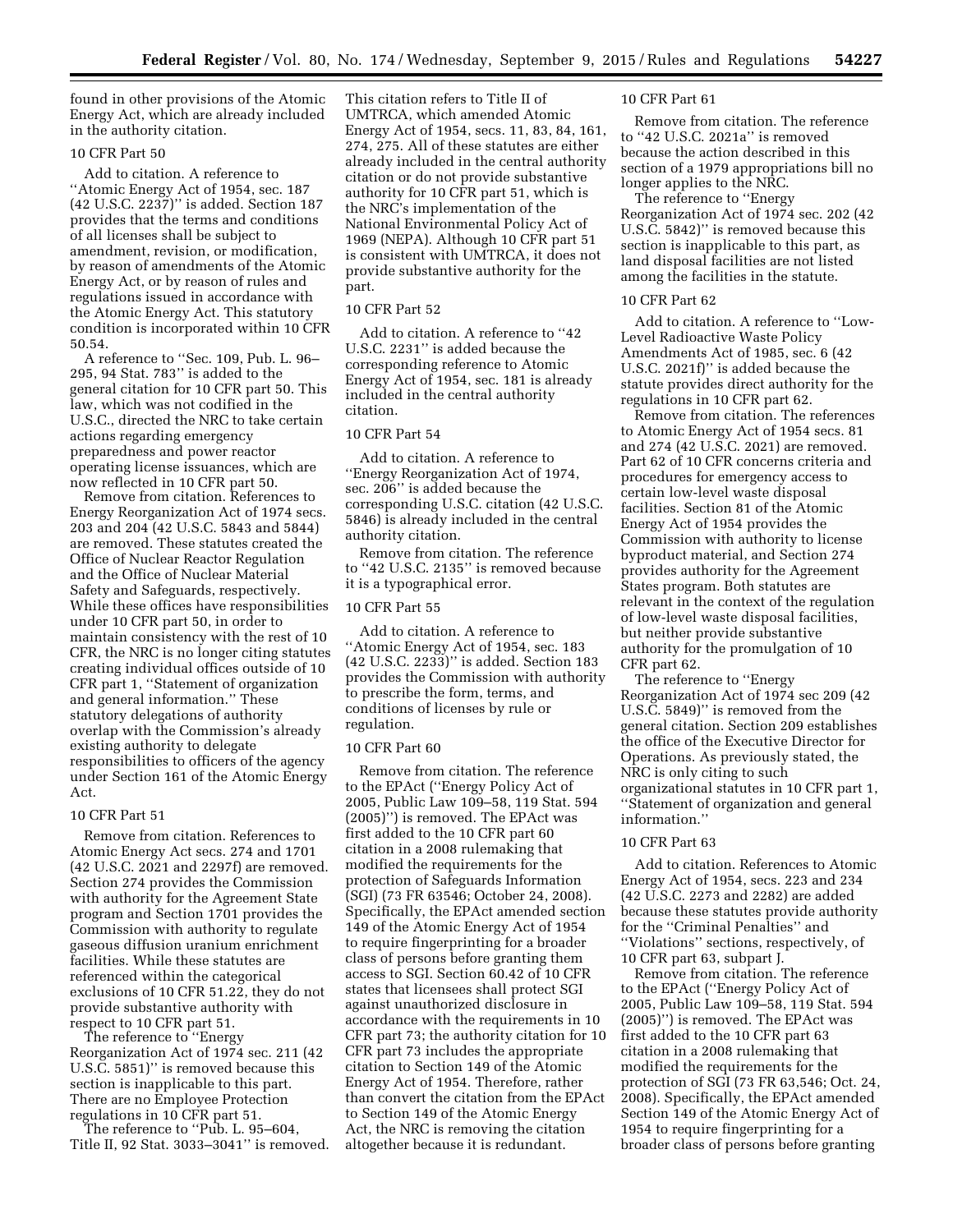them access to SGI. Section 63.42 of 10 CFR states that licensees shall protect SGI against unauthorized disclosure in accordance with the requirements in 10 CFR part 73; the authority citation for 10 CFR part 73 includes the appropriate citation to Section 149 of the Atomic Energy Act of 1954. Therefore, rather than convert the citation from the EPAct to Section 149 of the Atomic Energy Act, the NRC is removing the citation altogether because it is redundant.

# 10 CFR Part 70

Add to citation. A reference to ''Atomic Energy Act of 1954, sec. 1701'' is added because the central authority citation already refers to the corresponding U.S.C. citation (42 U.S.C. 2297f).

Remove from citation. The reference to ''Energy Reorganization Act of 1974 sec. 204'' is removed (the corresponding U.S.C. citation erroneously refers to ''42 U.S.C. 5845,'' which is also removed). Section 204 establishes the Office of Nuclear Material Safety and Safeguards (NMSS) and provides a list of functions the Office shall perform as delegated by the Commission. While NMSS does perform functions within 10 CFR part 70, this authority largely overlaps with the Commission's already existing authority to delegate functions to other officers under Atomic Energy Act of 1954, sec. 161 (42 U.S.C. 2201). As previously stated, the NRC is only citing to statutes creating individual NRC offices within 10 CFR part 1, ''Statement of Organization and General Information.''

Remove from citation. The reference to the EPAct (''Energy Policy Act of 2005, Public Law 109–58, 119 Stat. 594 (2005)'') is removed. The EPAct was first added to the 10 CFR part 70 citation in a 2008 rulemaking that modified the requirements for the protection of SGI (73 FR 63,546; October 24, 2008). Specifically, the EPAct amended Section 149 of the Atomic Energy Act of 1954 to require fingerprinting for a broader class of persons before granting them access to SGI. Section 70.32 of 10 CFR states that licensees shall protect SGI against unauthorized disclosure in accordance with the requirements in 10 CFR part 73; the authority citation for 10 CFR part 73 includes the appropriate citation to Section 149 of the Atomic Energy Act of 1954. Therefore, rather than convert the citation from the EPAct to Section 149 of the Atomic Energy Act, the NRC is removing the citation altogether because it is redundant.

## 10 CFR Part 71

Remove from citation. The reference to the EPAct (''Energy Policy Act of 2005, Public Law 109–58, 119 Stat. 594 (2005)'') is removed. The EPAct was first added to the 10 CFR part 71 citation in a 2008 rulemaking that modified the requirements for the protection of SGI (73 FR 63,546; October 24, 2008). Specifically, the EPAct amended Section 149 of the Atomic Energy Act of 1954 to require fingerprinting for a broader class of persons before granting them access to SGI. Section 71.11 of 10 CFR states that licensees shall protect SGI against unauthorized disclosure in accordance with the requirements in 10 CFR part 73; the authority citation for 10 CFR part 73 includes the appropriate citation to Section 149 of the Atomic Energy Act of 1954. Therefore, rather than convert the citation from the EPAct to Section 149 of the Atomic Energy Act, the NRC is removing the citation altogether because it is redundant.

#### 10 CFR Part 72

Remove from citation. The references to the Nuclear Waste Policy Act of 1982 secs. 131 and 142(b) (42 U.S.C. 10151 and 10162(b)) are removed because they do not provide substantive authority to the NRC. Section 131 is a Congressional declaration of the ''Findings and Purposes'' behind the Interim Storage Program found in Subtitle B of the Nuclear Waste Policy Act of 1982. The Commission's substantive authority to regulate interim storage of spent nuclear fuel is located elsewhere in the Nuclear Waste Policy Act of 1982. Section 142(b) authorizes the Secretary of the U.S. Department of Energy to site, construct, and operate a monitored retrievable storage facility. The NRC's authority to license such a facility derives from Energy Reorganization Act of 1974, sec. 202 and Nuclear Waste Policy Act of 1982, sec. 148, both of which are already included in the general citation.

The reference to the EPAct (''Energy Policy Act of 2005, Public Law 109–58, 119 Stat. 594 (2005)'') is removed. The EPAct was first added to the 10 CFR part 72 citation in a 2008 rulemaking that modified the requirements for the protection of SGI (73 FR 63,546; October 24, 2008). Specifically, the EPAct amended Section 149 of the Atomic Energy Act of 1954 to require fingerprinting for a broader class of persons before granting them access to SGI. Sections 72.44 and 72.212 of 10 CFR state that licensees shall protect SGI against unauthorized disclosure in accordance with the requirements in 10 CFR part 73; the authority citation for 10

CFR part 73 includes the appropriate citation to Section 149 of the Atomic Energy Act of 1954. Therefore, rather than convert the citation from the EPAct to Section 149 of the Atomic Energy Act, the NRC is removing the citation altogether because it is redundant.

#### 10 CFR Part 73

Add to citation. A reference to ''Atomic Energy Act of 1954, sec. 149'' is added because the central authority citation already includes a reference to the accompanying U.S.C. citation (42 U.S.C. 2169).

A reference to Energy Reorganization Act of 1974 sec. 202 (42 U.S.C. 5842) is added because the scope of part 73 includes the Department of Energy facilities listed in that statute.

Remove from citation. The reference to ''Energy Reorganization Act of 1974 sec. 204 (42 U.S.C. 5844)'' is removed. Section 204 establishes NMSS and provides a list of functions the office shall perform as delegated by the Commission. While NMSS does perform functions within 10 CFR part 73, this authority largely overlaps with the Commission's already existing authority to delegate functions to other officers under Atomic Energy Act of 1954, sec. 161 (42 U.S.C. 2201). As previously stated, the NRC is only citing to statutes creating individual NRC offices within 10 CFR part 1, ''Statement of Organization and General Information.''

The reference to "42 U.S.C. 2210(e)" in the string of Atomic Energy Act of 1954 citations is removed because this is a typographical error. The correct citation to ''42 U.S.C. 2210e'' is now included.

# 10 CFR Part 74

Remove from citation. The reference to ''Atomic Energy Act of 1954 sec. 183 (42 U.S.C. 2233)'' is removed. Section 183 provides the Commission with authority to prescribe the form, terms, and conditions of licenses by rule or regulation. Part 74 of 10 CFR contains requirements for licensees but does not provide for the issuance of licenses. The parts of 10 CFR that do provide for the issuance of licenses that are subject to 10 CFR part 74 (*e.g.,* 10 CFR part 70) already reference Section 183 as authority. Therefore, it is redundant to cite to Section 183 in parts that do not provide for the issuance of licenses.

The reference to ''Energy Reorganization Act of 1974 sec. 206 (42 U.S.C. 5846)'' is removed. Section 206 requires individual directors or responsible officers of firms constructing, owning, operating, or supplying components for any facility or activity licensed or regulated by the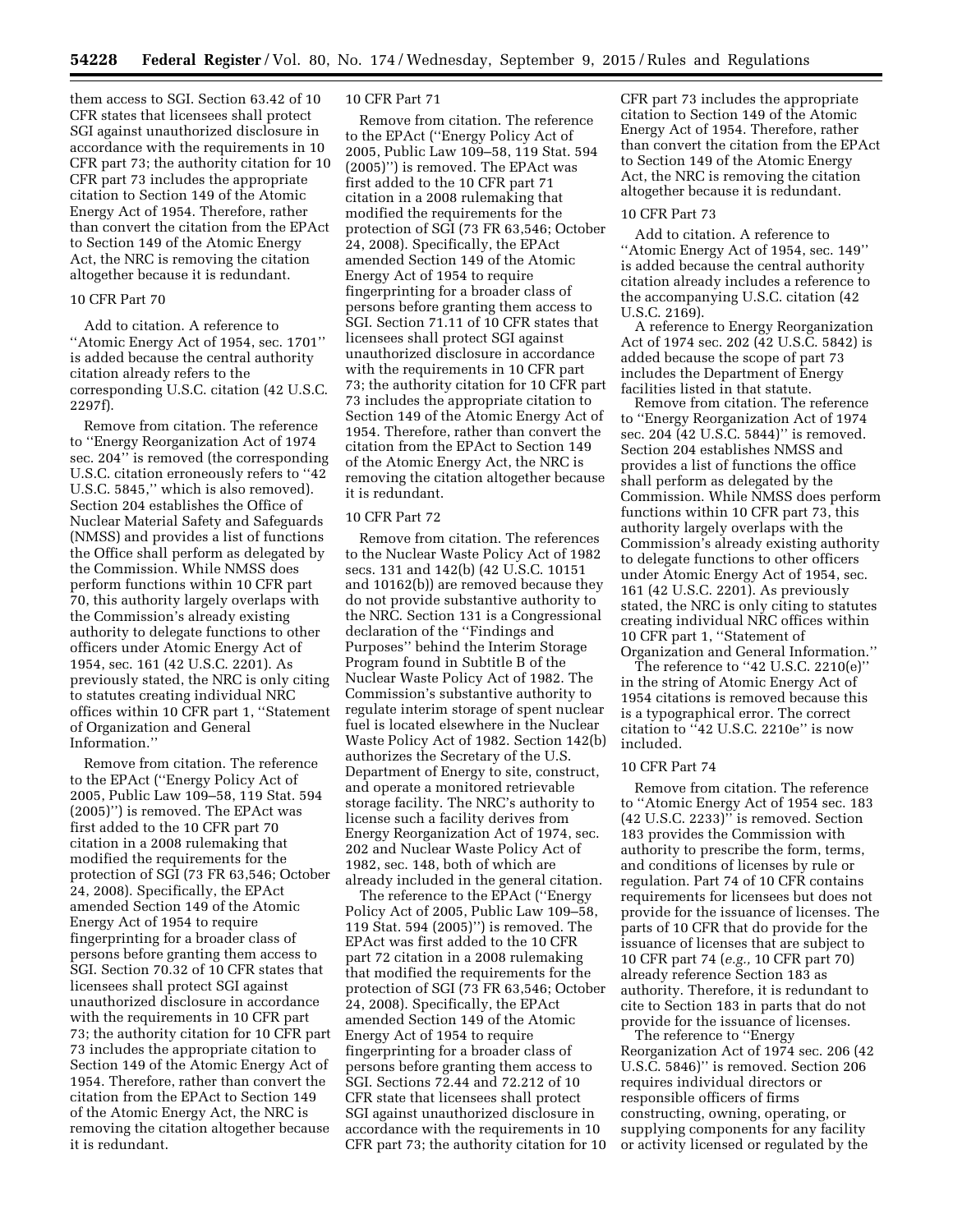NRC to report defects or failures to comply that may create substantial safety hazards. Part 74 of 10 CFR establishes control and accounting requirements for licensees of special nuclear material. While the same licensed activity can be subject to both 10 CFR part 74 control and accounting requirements and Section 206 reporting requirements, the Atomic Energy Act is the substantive authority for the promulgation of 10 CFR part 74.

#### 10 CFR Part 75

Add to citation. A reference to ''Nuclear Waste Policy Act, sec. 141'' is added because the central authority citation already includes a reference to the accompanying U.S.C. citation (42 U.S.C. 10161).

A reference to ''Atomic Energy Act of 1954, sec. 1701 (42 U.S.C. 2297f)'' is added because 10 CFR part 75 imposes requirements on certificate holders for gaseous diffusion plants.

#### 10 CFR Part 76

Remove from citation. The reference to Atomic Energy Act of 1954 sec. 1312 (42 U.S.C. 2297b–11) is removed because this section of the Act has been repealed.

The reference to ''Energy Reorganization Act sec. 204'' is removed (the accompanying U.S.C. reference, which erroneously cites ''42 U.S.C. 5842,'' is also removed). Section 204 creates NMSS and provides a list of functions the office shall perform as delegated by the Commission. While NMSS does perform functions within 10 CFR part 76, this authority largely overlaps with the Commission's already existing authority to delegate functions to other officers under Atomic Energy Act of 1954, sec. 161 (42 U.S.C. 2201). As previously stated, the NRC is only citing to statutes creating individual NRC offices within 10 CFR part 1, ''Statement of Organization and General Information.''

The reference to the EPAct (''Energy Policy Act of 2005, Public Law 109–58, 119 Stat. 594 (2005)'') is removed. The EPAct was first added to the 10 CFR part 76 citation in a 2008 rulemaking that modified the requirements for the protection of SGI (73 FR 63546; October 24, 2008). Specifically, the EPAct amended Section 149 of the Atomic Energy Act of 1954 to require fingerprinting for a broader class of persons before granting them access to SGI. Subpart E of 10 CFR part 76 states that the requirements to protect SGI against unauthorized disclosure are located in 10 CFR part 73; the authority citation for 10 CFR part 73 includes the appropriate citation to Section 149 of

the Atomic Energy Act of 1954. Therefore, rather than convert the citation from the EPAct to Section 149 of the Atomic Energy Act, the NRC is removing the citation altogether because it is redundant.

#### 10 CFR Part 95

Remove from citation. ''E.O. 13526, 3 CFR, 2010 Comp., pp. 298–327'' is removed because the same Executive Order is erroneously cited as authority twice.

#### 10 CFR Part 110

Add to citation. References to Atomic Energy Act of 1954, secs. 62 and 124 are added because the central authority citation already includes a reference to the accompanying U.S.C. citation (42 U.S.C. 2092 and 2154, respectively).

A reference to ''Atomic Energy Act of 1954, sec. 133 (42 U.S.C. 2160c)'' is added to the central authority citation because this provides the Commission authority to issue licenses for the export of special nuclear material described within the statute.

Amend citation. The ''also issued under'' citations for the various paragraphs of Section 110(b) have been consolidated into one ''also issued under citation.'' A reference to ''50 App. U.S.C. 2401 *et seq.''* is added to provide further statutory authority for export license exceptions under the Export Administration Act regulations overseen by the U.S. Department of Commerce. A reference to ''22 U.S.C. 2778a'' is also added to provide citation to the proper authorizing statute for the exception listed in this section.

References to ''42 U.S.C. 2139a'' and ''42 U.S.C. 2155a'' are being removed from the string of Atomic Energy Act of 1954 citations and included as separate citations in the central authority citation. Sections 2139a and 2155a were enacted as part of the Nuclear Non-Proliferation Act of 1978, and not part of the Atomic Energy Act of 1954.

Remove from citation. The reference to Section 554 of the Administrative Procedure Act, which contains the requirements for on-the-record hearings, is removed from the additional citation to §§ 110.80–110.113 because 42 U.S.C. 2155a provides that, notwithstanding Atomic Energy Act of 1954, sec. 189, an on-the-record hearing is not required for export license proceedings. Therefore, that section does not provide authority for §§ 110.80–110.113.

## 10 CFR Part 150

Add to citation. A reference to ''Atomic Energy Act of 1954, sec. 274'' is added because the central authority citation already includes a reference to

the accompanying U.S.C. citation (42 U.S.C. 2021). Similarly, a reference to ''Nuclear Waste Policy Act of 1982, sec. 141'' is added because the central authority citation already includes a reference to the accompanying U.S.C. citation (42 U.S.C. 10161).

Remove from citation. The reference to ''Atomic Energy Act of 1954 sec. 11(e)(2) (42 U.S.C. 2014(e)(2))" is removed because this subsection does not substantively grant authority to the NRC, but simply defines uranium mill tailings and waste as source material. Authority to license source material is found in other provisions of the Atomic Energy Act, which are already included in the authority citation.

# 10 CFR Part 171

Remove from citation. The reference to ''42 U.S.C. 2213'' is removed because it was repealed in 2006 by Section 637 of the EPAct.

#### **III. Rulemaking Procedure**

Under the Administrative Procedure Act (5 U.S.C. 553(b)), an agency may waive the normal notice and comments requirements if it finds, for good cause, that they are impracticable, unnecessary, or contrary to the public interest. The NRC finds that notice and comment for these amendments are unnecessary because the changes made in this rulemaking are non-substantive formatting edits or corrective changes to typographical errors and inadvertent omissions to authority citations. No substantive text in the regulations is being amended. These amendments require no action by any person or entity regulated by the NRC, nor do they alter any substantive rights, responsibilities, or obligations. Soliciting public comments on these changes would not affect the scope and nature of the revisions because they must reflect the current legal authority that provides a basis for the Commission's regulations. Therefore, the NRC finds good cause that notice and comment is unnecessary, and is exercising its authority under 5 U.S.C. 553(b)(B) to publish these amendments as a final rule without the opportunity for public comment. Furthermore, for the reasons previously stated, the NRC finds, pursuant to  $5$  U.S.C.  $553(d)(3)$ , that good cause exists to make this rule effective upon publication.

## **IV. Environmental Impact: Categorical Exclusion**

The NRC has determined that this final rule is the type of action described in categorical exclusion 10 CFR 51.22(c)(2), which excludes from a major action rules that are corrective or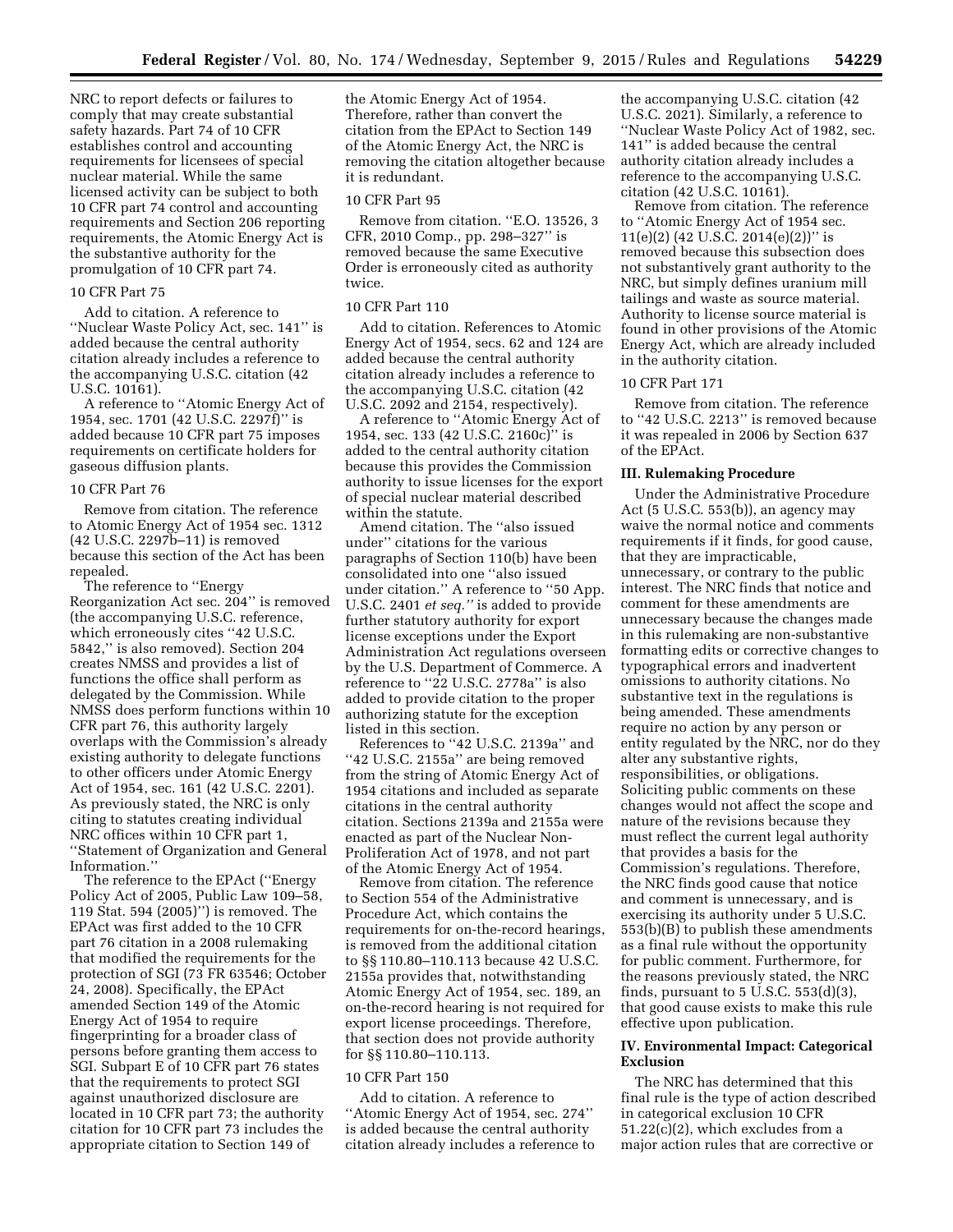of a minor or nonpolicy nature and do not substantially modify existing regulations. Therefore, neither an environmental impact statement nor an environmental assessment has been prepared for this rule.

#### **V. Paperwork Reduction Act Statement**

This final rule does not contain information collection requirements and, therefore, is not subject to the Paperwork Reduction Act of 1995 (44 U.S.C. 3501 *et seq.*).

## *Public Protection Notification*

The NRC may not conduct or sponsor, and a person is not required to respond to, a request for information or an information collection requirement unless the requesting document displays a currently valid Office of Management and Budget control number.

#### **VI. Plain Writing**

The Plain Writing Act of 2010 (Pub. L. 111–274) requires Federal agencies to write documents in a clear, concise, and well-organized manner. The NRC has written this document to be consistent with the Plain Writing Act as well as the Presidential Memorandum, ''Plain Language in Government Writing,'' published June 10, 1998 (63 FR 31883).

## **VII. Backfitting and Issue Finality**

The NRC has determined that the administrative changes in the final rule do not constitute backfitting and are not inconsistent with any of the issue finality provisions in 10 CFR part 52, and therefore a backfit analysis is not included. The revisions are administrative in nature, including revisions to authority citation formatting and typographical corrections. They impose no new requirements and make no substantive changes to the regulations. The revisions do not involve any provisions that would impose backfits as defined in 10 CFR chapter I, or would be inconsistent with the issue finality provisions in 10 CFR part 52. For these reasons, the issuance of the rule in final form would not constitute backfitting or represent an inconsistency with any of the issue finality provisions in 10 CFR part 52. Therefore, the NRC has not prepared any additional documentation for this rulemaking addressing backfitting or issue finality.

## **List of Subjects**

## *2 CFR Part 2000*

Administrative practice and procedure, Debarment and suspension, Grant programs, Reporting and recordkeeping requirements.

#### *5 CFR Part 5801*

Conflict of interests, Government employees.

## *10 CFR Part 1*

Flags, Organization and functions (Government agencies), Seals and insignia.

## *10 CFR Part 2*

Administrative practice and procedure, Antitrust, Byproduct material, Classified information, Confidential business information; Freedom of information, Environmental protection, Hazardous waste, Nuclear energy, Nuclear materials, Nuclear power plants and reactors, Penalties, Reporting and recordkeeping requirements, Sex discrimination, Source material, Special nuclear material, Waste treatment and disposal.

# *10 CFR Part 4*

Administrative practice and procedure, Aged, Blind, Buildings, Civil rights, Employment, Equal employment opportunity, Federal aid programs, Federal buildings and facilities, Grant programs, Handicapped, Individuals with disabilities, Loan programs, Reporting and recordkeeping requirements, Sex discrimination.

## *10 CFR Part 7*

Advisory committees, Sunshine Act.

## *10 CFR Part 9*

Administrative practice and procedure, Courts, Criminal penalties, Freedom of information, Government employees, Privacy, Reporting and recordkeeping requirements, Sunshine Act.

#### *10 CFR Part 10*

Administrative practice and procedure, Classified information, Government employees, Security measures.

## *10 CFR Part 11*

Hazardous materials transportation, Investigations, Nuclear energy, Nuclear materials, Penalties, Reporting and recordkeeping requirements, Security measures, Special nuclear material.

## *10 CFR Part 12*

Adversary adjudications, Award, Claims, Equal access to justice, Final disposition, Fraud, Net worth, Party, Penalties.

## *10 CFR Part 13*

Administrative practice and procedure, Claims, Fraud, Organization and function (Government agencies), Penalties.

#### *10 CFR Part 14*

Administrative practice and procedure, Claims, Tort claims.

## *10 CFR Part 15*

Administrative practice and procedure, Claims, Debt collection.

#### *10 CFR Part 16*

Administrative practice and procedure, Debt collection, Government employees, Wages.

# *10 CFR Part 19*

Criminal penalties, Environmental protection, Nuclear energy, Nuclear materials, Nuclear power plants and reactors, Occupational safety and health, Penalties, Radiation protection, Reporting and recordkeeping requirements, Sex discrimination.

## *10 CFR Part 20*

Byproduct material, Criminal penalties, Hazardous waste, Licensed material, Nuclear energy, Nuclear materials, Nuclear power plants and reactors, Occupational safety and health, Packaging and containers, Penalties, Radiation protection, Reporting and recordkeeping requirements, Source material, Special nuclear material, Waste treatment and disposal.

## *10 CFR Part 21*

Nuclear power plants and reactors, Penalties, Radiation protection, Reporting and recordkeeping requirements.

# *10 CFR Part 25*

Classified information, Criminal penalties, Investigations, Penalties, Reporting and recordkeeping requirements, Security measures.

# *10 CFR Part 26*

Administrative practice and procedure, Alcohol abuse, Alcohol testing, Appeals, Chemical testing, Drug abuse, Drug testing, Employee assistance programs, Fitness for duty, Management actions, Nuclear power plants and reactors, Privacy, Protection of information, Radiation protection, Reporting and recordkeeping requirements.

## *10 CFR Part 30*

Byproduct material, Criminal penalties, Government contracts, Intergovernmental relations, Isotopes, Nuclear energy, Nuclear materials, Penalties, Radiation protection, Reporting and recordkeeping requirements, Whistleblowing.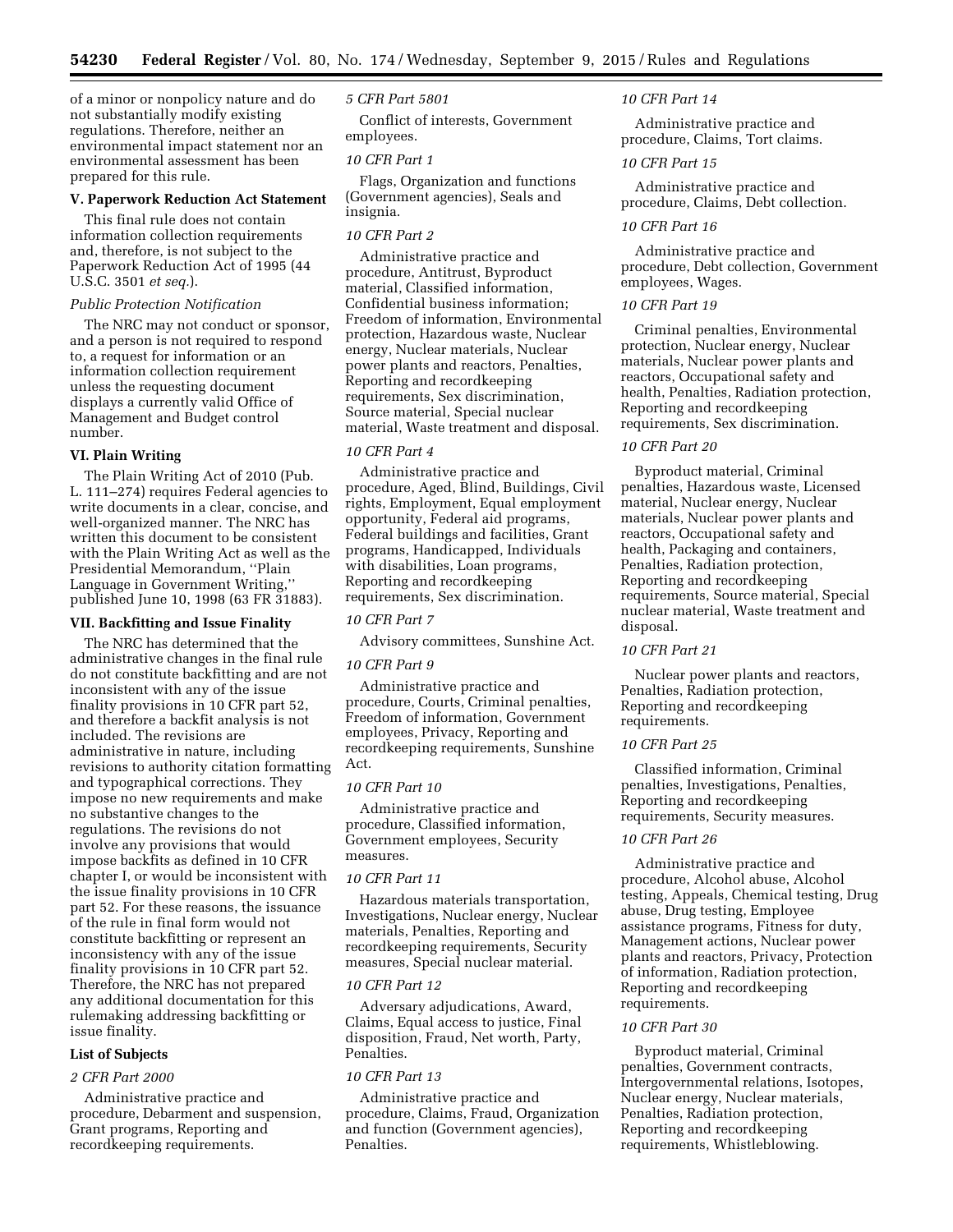## *10 CFR Part 31*

Byproduct material, Criminal penalties, Labeling, Nuclear energy, Nuclear materials, Packaging and containers, Penalties, Radiation protection, Reporting and recordkeeping requirements, Scientific equipment.

## *10 CFR Part 32*

Byproduct material, Criminal penalties, Labeling, Nuclear energy, Nuclear materials, Radiation protection, Reporting and recordkeeping requirements.

## *10 CFR Part 33*

Byproduct material, Criminal penalties, Nuclear energy, Nuclear materials, Penalties, Radiation protection, Reporting and recordkeeping requirements.

#### *10 CFR Part 34*

Criminal penalties, Manpower training programs, Occupational safety and health, Packaging and containers, Penalties, Radiation protection, Radiography, Reporting and recordkeeping requirements, Scientific equipment, Security measures, X-rays.

# *10 CFR Part 35*

Biologics, Byproduct material, Criminal penalties, Drugs, Health facilities, Health professions, Labeling, Medical devices, Nuclear energy, Nuclear materials, Occupational safety and health, Penalties, Radiation protection, Reporting and recordkeeping requirements.

# *10 CFR Part 36*

Byproduct material, Criminal penalties, Nuclear energy, Nuclear materials, Radiation protection, Reporting and recordkeeping requirements, Scientific equipment, Security measures.

## *10 CFR Part 37*

Byproduct material, Criminal penalties, Exports, Hazardous materials transportation, Imports, Licensed material, Nuclear materials, Penalties, Radioactive materials, Reporting and recordkeeping requirements, Security measures.

#### *10 CFR Part 39*

Byproduct material, Criminal penalties, Labeling, Nuclear energy, Nuclear material, Occupational safety and health, Oil and gas exploration well logging, Penalties, Radiation protection, Reporting and recordkeeping requirements, Scientific equipment, Security measures, Source material, Special nuclear material.

#### *10 CFR Part 40*

Criminal penalties, Exports, Government contracts, Hazardous materials transportation, Hazardous waste, Nuclear energy, Nuclear materials, Penalties, Reporting and recordkeeping requirements, Source material, Uranium, Whistleblowing.

# *10 CFR Part 50*

Administrative practice and procedure, Antitrust, Classified information, Criminal penalties, Education, Fire prevention, Fire protection, Incorporation by reference, Intergovernmental relations, Nuclear power plants and reactors, Penalties, Radiation protection, Reactor siting criteria, Reporting and recordkeeping requirements, Whistleblowing.

#### *10 CFR Part 51*

Administrative practice and procedure, Environmental impact statements, Hazardous waste, Nuclear energy, Nuclear materials, Nuclear power plants and reactors, Reporting and recordkeeping requirements.

# *10 CFR Part 52*

Administrative practice and procedure, Antitrust, Backfitting, Combined license, Early site permit, Emergency planning, Fees, Inspection, Limited work authorization, Nuclear power plants and reactors, Probabilistic risk assessment, Prototype, Reactor siting criteria, Redress of site, Penalties, Reporting and recordkeeping requirements, Standard design, Standard design certification, Incorporation by reference.

#### *10 CFR Part 54*

Administrative practice and procedure, Age-related degradation, Backfitting, Classified information, Criminal penalties, Environmental protection, Nuclear power plants and reactors, Penalties, Radiation protection, Reporting and recordkeeping requirements.

#### *10 CFR Part 55*

Criminal penalties, Manpower training programs, Nuclear power plants and reactors, Penalties, Reporting and recordkeeping requirements.

#### *10 CFR Part 60*

Criminal penalties, Hazardous waste, Indians, High-level waste, Intergovernmental relations, Nuclear energy, Nuclear materials, Nuclear power plants and reactors, Penalties, Radiation protection, Reporting and recordkeeping requirements, Waste treatment and disposal, Whistleblowing.

#### *10 CFR Part 61*

Criminal penalties, Hazardous waste, Indians, Intergovernmental relations, Low-level waste, Nuclear energy, Nuclear materials, Penalties, Reporting and recordkeeping requirements, Waste treatment and disposal, Whistleblowing.

#### *10 CFR Part 62*

Administrative practice and procedure, Denial of access, Emergency access to low-level waste disposal, Hazardous waste, Intergovernmental relations, Low-level radioactive waste, Low-level radioactive waste treatment and disposal, Nuclear energy, Nuclear materials, Radiation protection, Reporting and recordkeeping requirements.

#### *10 CFR Part 63*

Criminal penalties, Hazardous waste, High-level waste, Indians, Intergovernmental relations, Nuclear energy, Nuclear power plants and reactors, Penalties, Radiation protection, Reporting and recordkeeping requirements, Waste treatment and disposal.

## *10 CFR Part 70*

Classified information, Criminal penalties, Emergency medical services, Hazardous materials transportation, Material control and accounting, Nuclear energy, Nuclear materials, Packaging and containers, Penalties, Radiation protection, Reporting and recordkeeping requirements, Scientific equipment, Security measures, Special nuclear material, Whistleblowing.

## *10 CFR Part 71*

Criminal penalties, Hazardous materials transportation, Intergovernmental relations, Nuclear materials, Packaging and containers, Penalties, Radioactive materials, Reporting and recordkeeping requirements.

## *10 CFR Part 72*

Administrative practice and procedure, Criminal penalties, Hazardous waste, Indians, Intergovernmental relations, Manpower training programs, Nuclear energy, Nuclear materials, Occupational safety and health, Penalties, Radiation protection, Reporting and recordkeeping requirements, Security measures, Spent fuel, Whistleblowing.

#### *10 CFR Part 73*

Criminal penalties, Exports, Hazardous materials transportation, Imports, Nuclear energy, Nuclear materials, Nuclear power plants and reactors, Penalties, Reporting and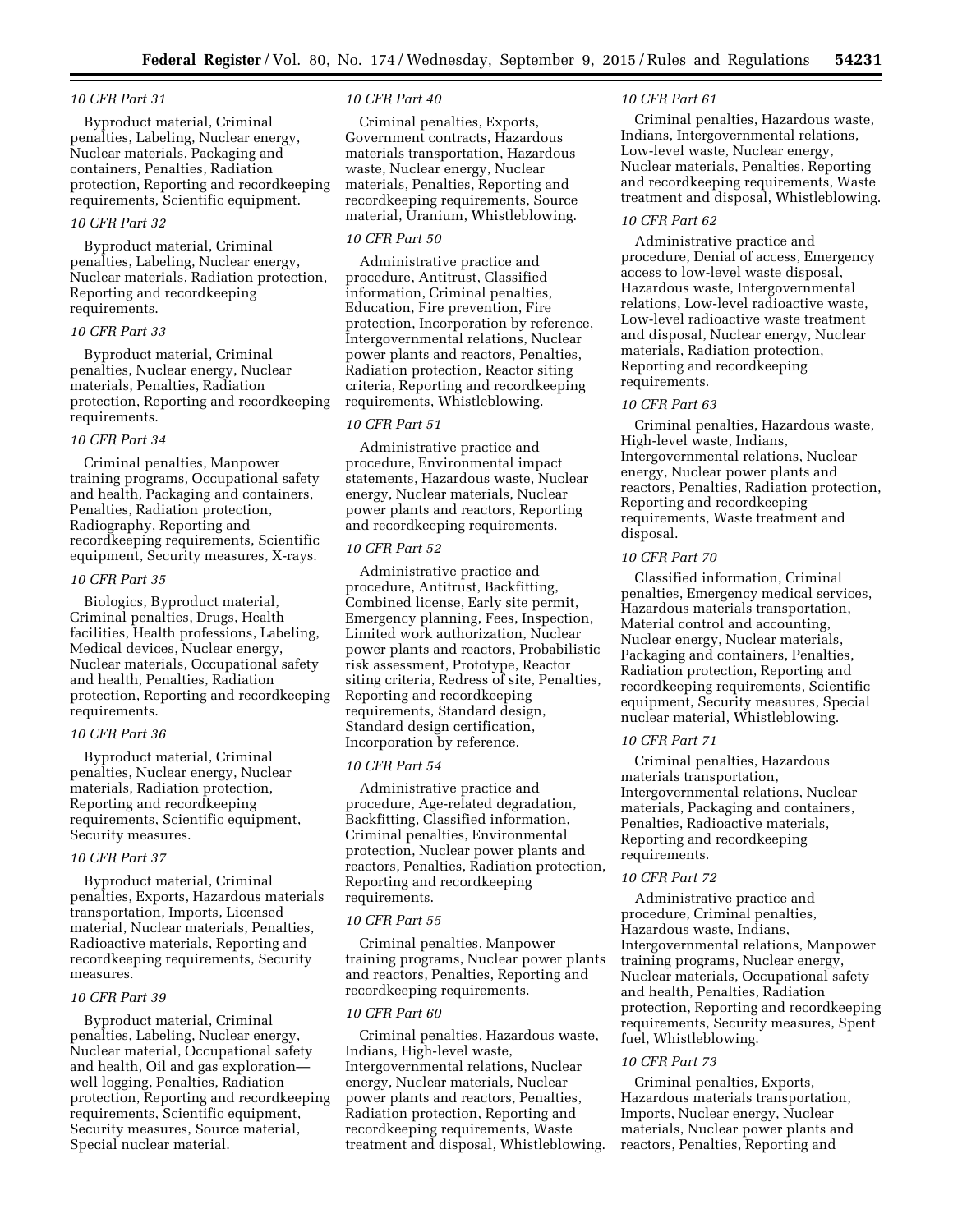recordkeeping requirements, Security measures.

## *10 CFR Part 74*

Accounting, Criminal penalties, Hazardous materials transportation, Material control and accounting, Nuclear energy, Nuclear materials, Packaging and containers, Penalties, Radiation protection, Reporting and recordkeeping requirements, Scientific equipment, Special nuclear material.

#### *10 CFR Part 75*

Criminal penalties, Intergovernmental relations, Nuclear energy, Nuclear materials, Nuclear power plants and reactors, Penalties, Reporting and recordkeeping requirements, Security measures, Treaties.

## *10 CFR Part 76*

Certification, Criminal penalties, Nuclear energy, Penalties, Radiation protection, Reporting and recordkeeping requirements, Security measures, Special nuclear material, Uranium, Uranium enrichment by gaseous diffusion.

#### *10 CFR Part 81*

Administrative practice and procedure, Inventions and patents, Reporting and recordkeeping requirements.

#### *10 CFR Part 95*

Classified information, Criminal penalties, Penalties, Reporting and recordkeeping requirements, Security measures.

#### *10 CFR Part 100*

Nuclear power plants and reactors, Radiation protection, Reactor siting criteria, Reporting and recordkeeping requirements.

## *10 CFR Part 110*

Administrative practice and procedure, Classified information, Criminal penalties, Exports, Imports, Intergovernmental relations, Nuclear energy, Nuclear materials, Nuclear power plants and reactors, Penalties, Reporting and recordkeeping requirements, Scientific equipment.

## *10 CFR Part 140*

Criminal penalties, Extraordinary nuclear occurrence, Insurance, Intergovernmental relations, Nuclear materials, Nuclear power plants and reactors, Penalties, Reporting and recordkeeping requirements.

#### *10 CFR Part 150*

Criminal penalties, Hazardous materials transportation, Intergovernmental relations, Nuclear energy, Nuclear materials, Penalties, Reporting and recordkeeping requirements, Security measures, Source material, Special nuclear material.

## *10 CFR Part 160*

Federal buildings and facilities, Penalties, Security measures.

#### *10 CFR Part 170*

Byproduct material, Import and export licenses, Intergovernmental relations, Non-payment penalties, Nuclear energy, Nuclear materials, Nuclear power plants and reactors, Source material, Special nuclear material.

#### *10 CFR Part 171*

Annual charges, Byproduct material, Holders of certificates, registrations, approvals, Intergovernmental relations, Nonpayment penalties, Nuclear materials, Nuclear power plants and reactors, Source material, Special nuclear material.

For the reasons set out in the preamble and under the authority of the Atomic Energy Act of 1954, as amended; the Energy Reorganization Act of 1974, as amended; and 5 U.S.C. 552 and 553, the NRC is adopting the following amendments to 2 CFR part 2000; 5 CFR part 5801; and 10 CFR parts 1, 2, 4, 7, 9, 10, 11, 12, 13, 14, 15, 16, 19, 20, 21, 25, 26, 30, 31, 32, 33, 34, 35, 36, 37, 39, 40, 50, 51, 52, 54, 55, 60, 61, 62, 63, 70, 71, 72, 73, 74, 75, 76, 81, 95, 100, 110, 140, 150, 160, 170, and 171.

## **2 CFR CHAPTER XX—UNITED STATES NUCLEAR REGULATORY COMMISSION**

# **PART 2000—NONPROCUREMENT DEBARMENT AND SUSPENSION**

■ 1. The authority citation for part 2000 is revised to read as follows:

**Authority:** 5 U.S.C. 301; Sec. 2455, Pub. L. 103–355, 108 Stat. 3327 (31 U.S.C. 6101 note); E.O. 12549, 51 FR 6370, 3 CFR, 1986 Comp., p. 189; E.O. 12689, 54 FR 34131, 3 CFR, 1989 Comp., p. 235.

## **5 CFR CHAPTER XLVIII—NUCLEAR REGULATORY COMMISSION**

# **PART 5801—SUPPLEMENTAL STANDARDS OF ETHICAL CONDUCT FOR EMPLOYEES OF THE NUCLEAR REGULATORY COMMISSION**

■ 2. The authority citation for part 5801 is revised to read as follows:

**Authority:** 5 U.S.C. 7301; 5 U.S.C. Appendix (Ethics in Government Act of 1978); Atomic Energy Act of 1954, sec. 161 (42 U.S.C. 2201); Energy Reorganization Act of 1974, sec. 201 (42 U.S.C. 5841); E.O.

12674, 54 FR 15159, 3 CFR, 1989 Comp., p. 215, as modified by E.O. 12731, 55 FR 42547, 3 CFR, 1990 Comp., p. 306; 5 CFR 2635.105, 2635.403, 2635.803.

## **10 CFR CHAPTER I—NUCLEAR REGULATORY COMMISSION**

## **PART 1—STATEMENT OF ORGANIZATION AND GENERAL INFORMATION**

■ 3. The authority citation for part 1 is revised to read as follows:

**Authority:** Atomic Energy Act of 1954, secs. 23, 25, 29, 161, 191 (42 U.S.C. 2033, 2035, 2039, 2201, 2241); Energy Reorganization Act of 1974, secs. 201, 203, 204, 205, 209 (42 U.S.C. 5841, 5843, 5844, 5845, 5849); Administrative Procedure Act (5 U.S.C. 552, 553); Reorganization Plan No. 1 of 1980, 5 U.S.C. Appendix (Reorganization Plans).

# **PART 2—AGENCY RULES OF PRACTICE AND PROCEDURE**

■ 4. The authority citation for part 2 is revised to read as follows:

**Authority:** Atomic Energy Act of 1954, secs. 29, 53, 62, 63, 81, 102, 103, 104, 105, 161, 181, 182, 183, 184, 186, 189, 191, 234 (42 U.S.C. 2039, 2073, 2092, 2093, 2111, 2132, 2133, 2134, 2135, 2201, 2231, 2232, 2233, 2234, 2236, 2239, 2241, 2282); Energy Reorganization Act of 1974, secs. 201, 206 (42 U.S.C. 5841, 5846); Nuclear Waste Policy Act of 1982, secs. 114(f), 134, 135, 141 (42 U.S.C. 10134(f), 10154, 10155, 10161); Administrative Procedure Act (5 U.S.C. 552, 553, 554, 557, 558); National Environmental Policy Act of 1969 (42 U.S.C. 4332); 44 U.S.C. 3504 note.

Section 2.205(j) also issued under Sec. 31001(s), Pub. L. 104–134, 110 Stat. 1321– 373 (28 U.S.C. 2461 note).

## **PART 4—NONDISCRIMINATION IN FEDERALLY ASSISTED PROGRAMS OR ACTIVITIES RECEIVING FEDERAL FINANCIAL ASSISTANCE FROM THE COMMISSION**

■ 5. The authority citation for part 4 is revised to read as follows:

**Authority:** Atomic Energy Act of 1954, secs. 161, 223, 234, 274 (42 U.S.C. 2201, 2273, 2282, 2021); Energy Reorganization Act of 1974, secs. 201, 401 (42 U.S.C. 5841, 5891); 29 U.S.C. 794; 42 U.S.C. 12101 *et seq.;*  44 U.S.C. 3504 note.

Subpart A also issued under 42 U.S.C. 2000d through d–7.

Subpart B also issued under 29 U.S.C. 706. Subpart C also issued under 42 U.S.C. 6101 through 6107.

## **PART 7—ADVISORY COMMITTEES**

■ 6. The authority citation for part 7 is revised to read as follows:

**Authority:** Atomic Energy Act of 1954, sec. 161 (42 U.S.C. 2201); Energy Reorganization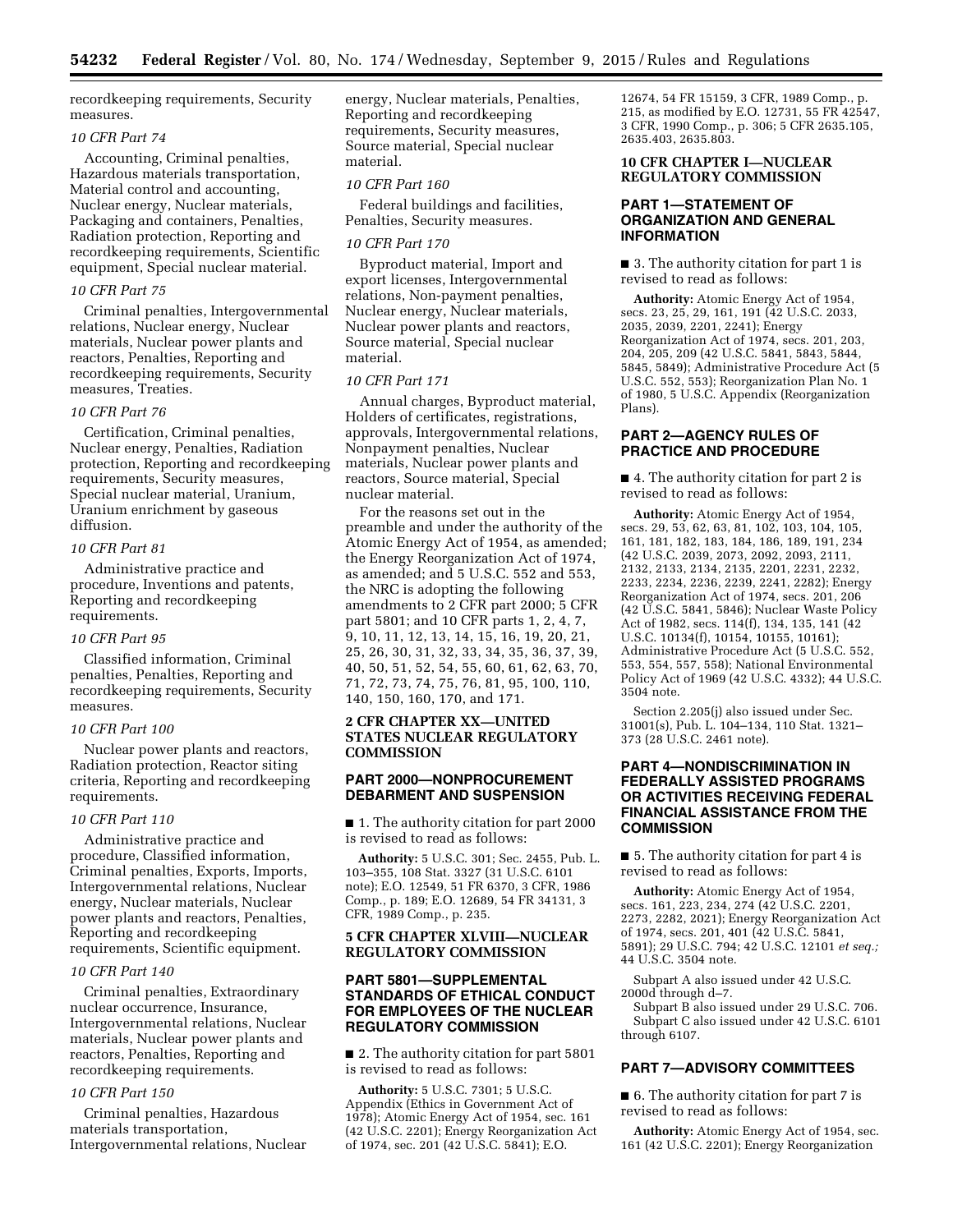Act of 1974, sec. 201 (42 U.S.C. 5841); 5 U.S.C. Appendix (Federal Advisory Committee Act).

## **PART 9—PUBLIC RECORDS**

■ 7. The authority citation for part 9 is revised to read as follows:

**Authority:** Atomic Energy Act of 1954, sec. 161 (42 U.S.C. 2201); Energy Reorganization Act of 1974, sec. 201 (42 U.S.C. 5841); 44 U.S.C. 3504 note.

Subpart A also issued under 31 U.S.C. 9701.

Subpart B also issued under 5 U.S.C. 552a. Subpart C also issued under 5 U.S.C. 552b.

# **PART 10—CRITERIA AND PROCEDURES FOR DETERMINING ELIGIBILITY FOR ACCESS TO RESTRICTED DATA OR NATIONAL SECURITY INFORMATION OR AN EMPLOYMENT CLEARANCE**

■ 8. The authority citation for part 10 is revised to read as follows:

**Authority:** Atomic Energy Act of 1954, secs. 145, 161 (42 U.S.C. 2165, 2201); Energy Reorganization Act of 1974, sec. 201 (42 U.S.C. 5841); E.O. 10450, 18 FR 2489, 3 CFR, 1949–1953 Comp., p. 936, as amended; E.O. 10865, 25 FR 1583, 3 CFR, 1959–1963 Comp., p. 398, as amended; E.O. 12968, 60 FR 40245, 3 CFR, 1995 Comp., p. 391.

# **PART 11—CRITERIA AND PROCEDURES FOR DETERMINING ELIGIBILITY FOR ACCESS TO OR CONTROL OVER SPECIAL NUCLEAR MATERIAL**

■ 9. The authority citation for part 11 is revised to read as follows:

**Authority:** Atomic Energy Act of 1954, secs. 161, 223 (42 U.S.C. 2201, 2273); Energy Reorganization Act of 1974, sec. 201 (42 U.S.C. 5841); 44 U.S.C. 3504 note.

Section 11.15(e) also issued under 31 U.S.C. 9701; 42 U.S.C. 2214.

# **PART 12—IMPLEMENTATION OF THE EQUAL ACCESS TO JUSTICE ACT IN AGENCY PROCEEDINGS**

■ 10. The authority citation for part 12 is revised to read as follows:

**Authority:** 5 U.S.C. 504(c)(1).

## **PART 13—PROGRAM FRAUD CIVIL REMEDIES**

■ 11. The authority citation for part 13 is revised to read as follows:

**Authority:** 31 U.S.C. 3801 through 3812; 44 U.S.C. 3504 note.

Section 13.13 also issued under Sec. 31001(s), Pub. L. 104–134, 110 Stat. 1321– 373 (28 U.S.C. 2461 note); 31 U.S.C. 3730.

# **PART 14—ADMINISTRATIVE CLAIMS UNDER FEDERAL TORT CLAIMS ACT**

■ 12. The authority citation for part 14 is revised to read as follows:

**Authority:** 28 U.S.C. 2672, 2679; Atomic Energy Act of 1954, sec. 161 (42 U.S.C. 2201); Energy Reorganization Act of 1974, sec. 201 (42 U.S.C. 5841); 28 CFR 14.11.

## **PART 15—DEBT COLLECTION PROCEDURES**

■ 13. The authority citation for part 15 is revised to read as follows:

**Authority:** Atomic Energy Act of 1954, secs. 161, 186 (42 U.S.C. 2201, 2236); Energy Reorganization Act of 1974, sec. 201 (42 U.S.C. 5841); 5 U.S.C. 5514; 26 U.S.C. 6402; 31 U.S.C. 3701, 3713, 3716, 3719, 3720A; 42 U.S.C. 664; 44 U.S.C. 3504 note; 31 CFR parts 900 through 904; 31 CFR part 285; E.O. 12146, 44 FR 42657, 3 CFR, 1979 Comp., p. 409; E.O. 12988, 61 FR 4729, 3 CFR, 1996 Comp., p. 157.

# **PART 16—SALARY OFFSET PROCEDURES FOR COLLECTING DEBTS OWED BY FEDERAL EMPLOYEES TO THE FEDERAL GOVERNMENT**

■ 14. The authority citation for part 16 is revised to read as follows:

**Authority:** Atomic Energy Act of 1954, sec. 161 (42 U.S.C. 2201), Energy Reorganization Act of 1974, sec. 201 (42 U.S.C. 5841); 31 U.S.C. 3711, 3716, 3717, 3718; 5 U.S.C. 5514; Pub. L. 97–365, 96 Stat. 1749; 4 CFR parts 101 through 105; 5 CFR 550.1101 through 550.1108.

# **PART 19—NOTICES, INSTRUCTIONS AND REPORTS TO WORKERS: INSPECTION AND INVESTIGATIONS**

■ 15. The authority citation for part 19 is revised to read as follows:

**Authority:** Atomic Energy Act of 1954, secs. 53, 63, 81, 103, 104, 161, 223, 234, 1701 (42 U.S.C. 2073, 2093, 2111, 2133, 2134, 2201, 2273, 2282, 2297f); Energy Reorganization Act of 1974, secs. 201, 211, 401 (42 U.S.C. 5841, 5851, 5891); 44 U.S.C. 3504 note.

# **PART 20—STANDARDS FOR PROTECTION AGAINST RADIATION**

■ 16. The authority citation for part 20 is revised to read as follows:

**Authority:** Atomic Energy Act of 1954, secs. 11, 53, 63, 65, 81, 103, 104, 161, 182, 186, 223, 234, 274, 1701 (42 U.S.C. 2014, 2073, 2093, 2095, 2111, 2133, 2134, 2201, 2232, 2236, 2273, 2282, 2021, 2297f); Energy Reorganization Act of 1974, secs. 201, 202 (42 U.S.C. 5841, 5842); Low-Level Radioactive Waste Policy Amendments Act of 1985, sec. 2 (42 U.S.C. 2021b); 44 U.S.C. 3504 note.

## **PART 21—REPORTING OF DEFECTS AND NONCOMPLIANCE**

■ 17. The authority citation for part 21 is revised to read as follows:

**Authority:** Atomic Energy Act of 1954, secs. 53, 63, 81, 103, 104, 161, 223, 234, 1701 (42 U.S.C. 2073, 2093, 2111, 2133, 2134, 2201, 2273, 2282, 2297f); Energy Reorganization Act of 1974, secs. 201, 206 (42 U.S.C. 5841, 5846); Nuclear Waste Policy Act of 1982, secs. 135, 141 (42 U.S.C. 10155, 10161); 44 U.S.C. 3504 note.

#### **PART 25—ACCESS AUTHORIZATION**

■ 18. The authority citation for part 25 is revised to read as follows:

**Authority:** Atomic Energy Act of 1954, secs. 145, 161, 223, 234 (42 U.S.C. 2165, 2201, 2273, 2282); Energy Reorganization Act of 1974, sec. 201 (42 U.S.C. 5841); 44 U.S.C. 3504 note; E.O. 10865, 25 FR 1583, as amended, 3 CFR, 1959–1963 Comp., p. 398; E.O. 12829, 58 FR 3479, 3 CFR, 1993 Comp., p. 570; E.O. 13526, 75 FR 707, 3 CFR, 2009 Comp., p. 298; E.O. 12968, 60 FR 40245, 3 CFR, 1995 Comp., p. 391.

Section 25.17(f) and Appendix A also issued under 31 U.S.C. 9701; 42 U.S.C. 2214.

# **PART 26—FITNESS FOR DUTY PROGRAMS**

■ 19. The authority citation for part 26 is revised to read as follows:

**Authority:** Atomic Energy Act of 1954, secs. 53, 103, 104, 107, 161, 223, 234, 1701 (42 U.S.C. 2073, 2133, 2134, 2137, 2201, 2273, 2282, 2297f); Energy Reorganization Act of 1974, secs. 201, 202 (42 U.S.C. 5841, 5842); 44 U.S.C. 3504 note.

# **PART 30—RULES OF GENERAL APPLICABILITY TO DOMESTIC LICENSING OF BYPRODUCT MATERIAL**

■ 20. The authority citation for part 30 is revised to read as follows:

**Authority:** Atomic Energy Act of 1954, secs. 11, 81, 161, 181, 182, 183, 184, 186, 187, 223, 234, 274 (42 U.S.C. 2014, 2111, 2201, 2231, 2232, 2233, 2234, 2236, 2237, 2273, 2282, 2021); Energy Reorganization Act of 1974, secs. 201, 202, 206, 211 (42 U.S.C. 5841, 5842, 5846, 5851); 44 U.S.C. 3504 note.

## **PART 31—GENERAL DOMESTIC LICENSES FOR BYPRODUCT MATERIAL**

■ 21. The authority citation for part 31 is revised to read as follows:

**Authority:** Atomic Energy Act of 1954, secs. 81, 161, 183, 223, 234, 274 (42 U.S.C. 2111, 2201, 2233, 2273, 2282, 2021); Energy Reorganization Act of 1974, secs. 201, 202, 206 (42 U.S.C. 5841, 5842, 5846); 44 U.S.C. 3504 note.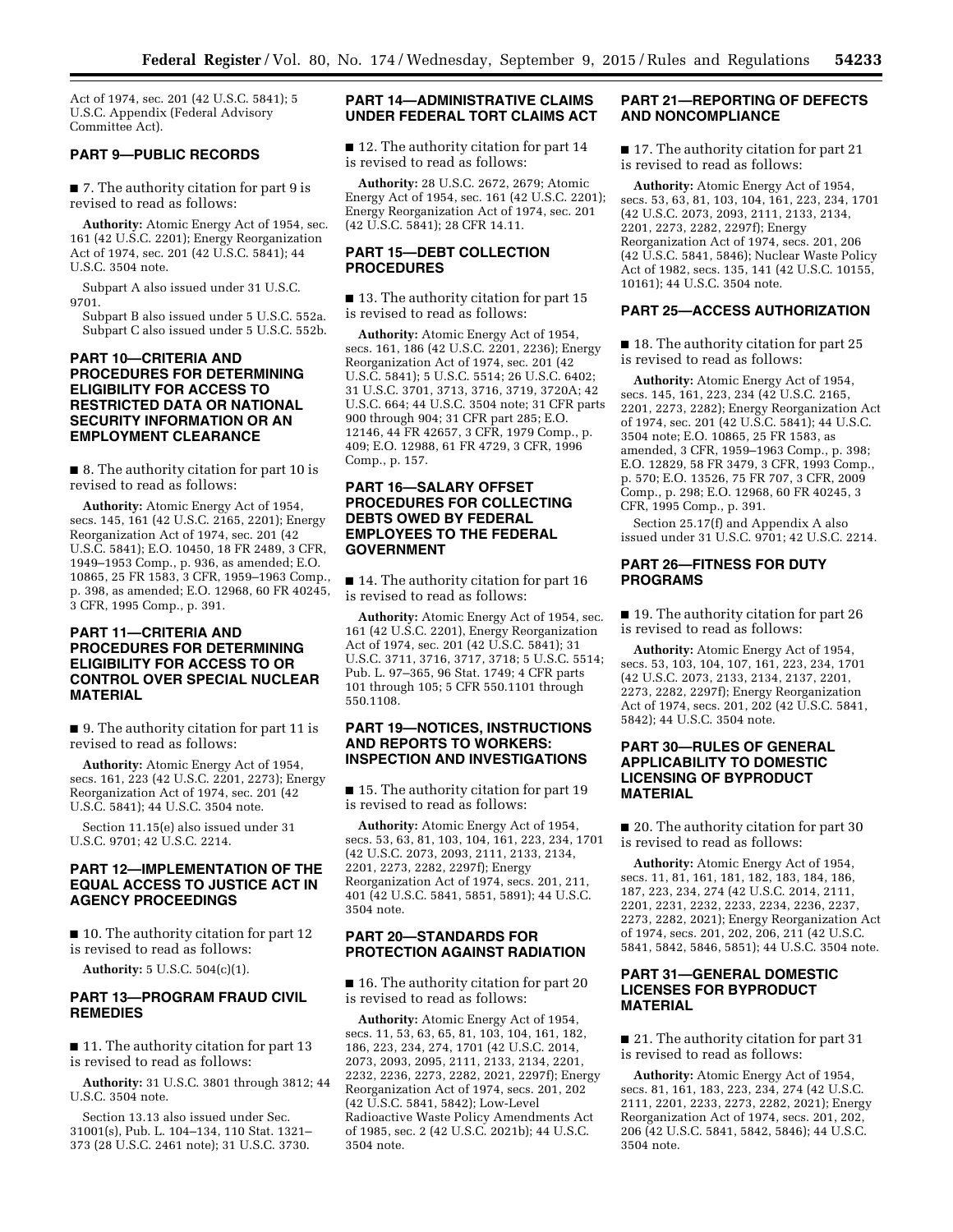## **PART 32—SPECIFIC DOMESTIC LICENSES TO MANUFACTURE OR TRANSFER CERTAIN ITEMS CONTAINING BYPRODUCT MATERIAL**

■ 22. The authority citation for part 32 is revised to read as follows:

**Authority:** Atomic Energy Act of 1954, secs. 81, 161, 181, 182, 183, 223, 234, 274 (42 U.S.C. 2111, 2201, 2231, 2232, 2233, 2273, 2282, 2021); Energy Reorganization Act of 1974, sec. 201 (42 U.S.C. 5841); 44 U.S.C. 3504 note.

# **PART 33—SPECIFIC DOMESTIC LICENSES OF BROAD SCOPE FOR BYPRODUCT MATERIAL**

■ 23. The authority citation for part 33 is revised to read as follows:

**Authority:** Atomic Energy Act of 1954, secs. 81, 161, 181, 182, 183, 223, 234, 274 (42 U.S.C. 2111, 2201, 2231, 2232, 2233, 2273, 2282, 2021); Energy Reorganization Act of 1974, sec. 201 (42 U.S.C. 5841); 44 U.S.C. 3504 note.

# **PART 34—LICENSES FOR INDUSTRIAL RADIOGRAPHY AND RADIATION SAFETY REQUIREMENTS FOR INDUSTRIAL RADIOGRAPHIC OPERATIONS**

■ 24. The authority citation for part 34 is revised to read as follows:

**Authority:** Atomic Energy Act of 1954, secs. 81, 161, 181, 182, 183, 223, 234, 274 (42 U.S.C. 2111, 2201, 2231, 2232, 2233, 2273, 2282, 2021); Energy Reorganization Act of 1974, secs. 201, 206 (42 U.S.C. 5841, 5846); 44 U.S.C. 3504 note.

# **PART 35—MEDICAL USE OF BYPRODUCT MATERIAL**

■ 25. The authority citation for part 35 is revised to read as follows:

**Authority:** Atomic Energy Act of 1954, secs. 81, 161, 181, 182, 183, 223, 234, 274 (42 U.S.C. 2111, 2201, 2231, 2232, 2233, 2273, 2282, 2021); Energy Reorganization Act of 1974, secs. 201, 206 (42 U.S.C. 5841, 5846); 44 U.S.C. 3504 note.

# **PART 36—LICENSES AND RADIATION SAFETY REQUIREMENTS FOR IRRADIATORS**

■ 26. The authority citation for part 36 is revised to read as follows:

**Authority:** Atomic Energy Act of 1954, secs. 81, 161, 181, 182, 183, 223, 234, 274 (42 U.S.C. 2111, 2112, 2201, 2231, 2233, 2273, 2282, 2021); Energy Reorganization Act of 1974, secs. 201, 206 (42 U.S.C. 5841, 5846); 44 U.S.C. 3504 note.

# **PART 37—PHYSICAL PROTECTION OF CATEGORY 1 AND CATEGORY 2 QUANTITIES OF RADIOACTIVE MATERIAL**

■ 27. The authority citation for part 37 is revised to read as follows:

**Authority:** Atomic Energy Act of 1954, secs. 11, 53, 81, 103, 104, 147, 148, 149, 161, 182, 183, 223, 234, 274 (42 U.S.C. 2014, 2073, 2111, 2133, 2134, 2167, 2168, 2169, 2201, 2232, 2233, 2273, 2282, 2021); Energy Reorganization Act of 1974, secs. 201, 202 (42 U.S.C. 5841, 5842); 44 U.S.C. 3504 note.

# **PART 39—LICENSES AND RADIATION SAFETY REQUIREMENTS FOR WELL LOGGING**

■ 28. The authority citation for part 39 is revised to read as follows:

**Authority:** Atomic Energy Act of 1954, secs. 53, 57, 62, 63, 65, 69, 81, 161, 181, 182, 183, 223, 234 (42 U.S.C. 2073, 2077, 2092, 2093, 2095, 2099, 2111, 2112, 2201, 2232, 2233, 2273, 2282); Energy Reorganization Act of 1974, secs. 201, 206 (42 U.S.C. 5841, 5846); 44 U.S.C. 3504 note.

# **PART 40—DOMESTIC LICENSING OF SOURCE MATERIAL**

■ 29. The authority citation for part 40 is revised to read as follows:

**Authority:** Atomic Energy Act of 1954, secs. 62, 63, 64, 65, 69, 81, 83, 84, 122, 161, 181, 182, 183, 184, 186, 187, 193, 223, 234, 274, 275 (42 U.S.C. 2092, 2093, 2094, 2095, 2099, 2111, 2113, 2114, 2152, 2201, 2231, 2232, 2233, 2234, 2236, 2237, 2243, 2273, 2282, 2021, 2022); Energy Reorganization Act of 1974, secs. 201, 202, 206, 211 (42 U.S.C. 5841, 5842, 5846, 5851); Uranium Mill Tailings Radiation Control Act of 1978, sec. 104 (42 U.S.C. 7914); 44 U.S.C. 3504 note.

# **PART 50—DOMESTIC LICENSING OF PRODUCTION AND UTILIZATION FACILITIES**

■ 30. The authority citation for part 50 is revised to read as follows:

**Authority:** Atomic Energy Act of 1954, secs. 11, 101, 102, 103, 104, 105, 108, 122, 147, 149, 161, 181, 182, 183, 184, 185, 186, 187, 189, 223, 234 (42 U.S.C. 2014, 2131, 2132, 2133, 2134, 2135, 2138, 2152, 2167, 2169, 2201, 2231, 2232, 2233, 2234, 2235, 2236, 2237, 2239, 2273, 2282); Energy Reorganization Act of 1974, secs. 201, 202, 206, 211 (42 U.S.C. 5841, 5842, 5846, 5851); Nuclear Waste Policy Act of 1982, sec. 306 (42 U.S.C. 10226); National Environmental Policy Act of 1969 (42 U.S.C. 4332); 44 U.S.C. 3504 note; Sec. 109, Pub. L. 96–295, 94 Stat. 783.

# **PART 51—ENVIRONMENTAL PROTECTION REGULATIONS FOR DOMESTIC LICENSING AND RELATED REGULATORY FUNCTIONS**

■ 31. The authority citation for part 51 is revised to read as follows:

**Authority:** Atomic Energy Act of 1954, secs. 161, 193 (42 U.S.C. 2201, 2243); Energy Reorganization Act of 1974, secs. 201, 202 (42 U.S.C. 5841, 5842); National Environmental Policy Act of 1969 (42 U.S.C. 4332, 4334, 4335); Nuclear Waste Policy Act of 1982, secs. 144(f), 121, 135, 141, 148 (42 U.S.C. 10134(f), 10141, 10155, 10161, 10168); 44 U.S.C. 3504 note.

## **PART 52—LICENSES, CERTIFICATIONS, AND APPROVALS FOR NUCLEAR POWER PLANTS**

■ 32. The authority citation for part 52 is revised to read as follows:

**Authority:** Atomic Energy Act of 1954, secs. 103, 104, 147, 149, 161, 181, 182, 183, 185, 186, 189, 223, 234 (42 U.S.C. 2133, 2134, 2167, 2169, 2201, 2231, 2232, 2233, 2235, 2236, 2239, 2273, 2282); Energy Reorganization Act of 1974, secs. 201, 202, 206, 211 (42 U.S.C. 5841, 5842, 5846, 5851); 44 U.S.C. 3504 note.

# **PART 54—REQUIREMENTS FOR RENEWAL OF OPERATING LICENSES FOR NUCLEAR POWER PLANTS**

■ 33. The authority citation for part 54 is revised to read as follows:

**Authority:** Atomic Energy Act of 1954, secs. 102, 103, 104, 161, 181, 182, 183, 186, 189, 223, 234 (42 U.S.C. 2132, 2133, 2134, 2136, 2137, 2201, 2231, 2232, 2233, 2236, 2239, 2273, 2282); Energy Reorganization Act of 1974, secs. 201, 202, 206 (42 U.S.C. 5841, 5842, 5846); 44 U.S.C. 3504 note.

Section 54.17 also issued under E.O.12829, 58 FR 3479, 3 CFR, 1993 Comp., p. 570; E.O. 13526, 75 FR 707, 3 CFR, 2009 Comp., p. 298; E.O. 12968, 60 FR 40245, 3 CFR, 1995 Comp., p. 391.

# **PART 55—OPERATORS' LICENSES**

■ 34. The authority citation for part 55 is revised to read as follows:

**Authority:** Atomic Energy Act of 1954, secs. 107, 161, 181, 182, 183, 186, 187, 223, 234 (42 U.S.C. 2137, 2201, 2231, 2232, 2233, 2236, 2237, 2273, 2282); Energy Reorganization Act of 1974, secs. 201, 202 (42 U.S.C. 5841, 5842); Nuclear Waste Policy Act of 1982, sec. 306 (42 U.S.C. 10226); 44 U.S.C. 3504 note.

# **PART 60—DISPOSAL OF HIGH-LEVEL RADIOACTIVE WASTES IN GEOLOGIC REPOSITORIES**

■ 35. The authority citation for part 60 is revised to read as follows:

**Authority:** Atomic Energy Act of 1954, secs. 51, 53, 62, 63, 65, 81, 161, 182, 183,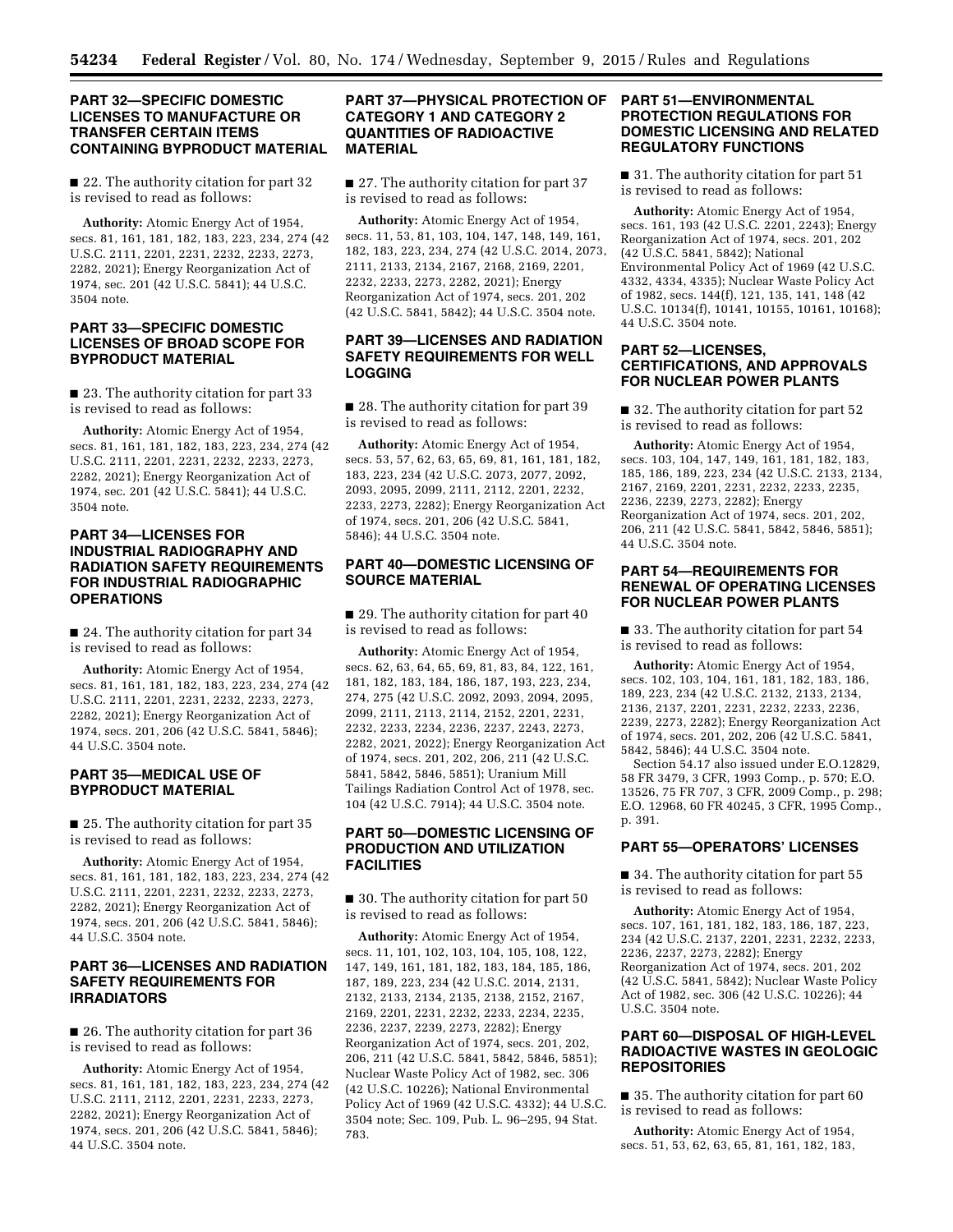223, 234 (42 U.S.C. 2071, 2073, 2092, 2093, 2095, 2111, 2201, 2232, 2233, 2273, 2282); Energy Reorganization Act of 1974, secs. 201, 202, 206, 211 (42 U.S.C. 5841, 5842, 5846, 5851); 42 U.S.C. 2021a; National Environmental Policy Act of 1969 (42 U.S.C. 4332); Nuclear Waste Policy Act of 1982, secs. 114, 117, 121 (42 U.S.C. 10134, 10137, 10141), 44 U.S.C. 3504 note.

## **PART 61—LICENSING REQUIREMENTS FOR LAND DISPOSAL OF RADIOACTIVE WASTE**

■ 36. The authority citation for part 61 is revised to read as follows:

**Authority:** Atomic Energy Act of 1954, secs. 53, 57, 62, 63, 65, 81, 161, 181, 182, 183, 223, 234 (42 U.S.C. 2073, 2077, 2092, 2093, 2095, 2111, 2201, 2231, 2232, 2233, 2273, 2282); Energy Reorganization Act of 1974, secs. 201, 206, 211 (42 U.S.C. 5841, 5846, 5851); Low-Level Radioactive Waste Policy Amendments Act of 1985, sec. 2 (42 U.S.C. 2021b); 44 U.S.C. 3504 note.

## **PART 62—CRITERIA AND PROCEDURES FOR EMERGENCY ACCESS TO NON-FEDERAL AND REGIONAL LOW-LEVEL WASTE DISPOSAL FACILITIES**

■ 37. The authority citation for part 62 is revised to read as follows:

**Authority:** Atomic Energy Act of 1954, sec. 161 (42 U.S.C. 2201); Energy Reorganization Act of 1974, secs. 201 (42 U.S.C. 5841); Low-Level Radioactive Waste Policy Amendments Act of 1985, secs. 2, 6 (42 U.S.C. 2021b, 2021f); 44 U.S.C. 3504 note.

## **PART 63—DISPOSAL OF HIGH-LEVEL RADIOACTIVE WASTES IN A GEOLOGIC REPOSITORY AT YUCCA MOUNTAIN, NEVADA**

■ 38. The authority citation for part 63 is revised to read as follows:

**Authority:** Atomic Energy Act of 1954, secs. 51, 53, 62, 63, 65, 81, 161, 182, 183, 223, 234 (42 U.S.C. 2071, 2073, 2092, 2093, 2095, 2111, 2201, 2232, 2233, 2273, 2282); Energy Reorganization Act of 1974, secs. 201, 202, 206, 211 (42 U.S.C. 5841, 5842, 5846, 5851); 42 U.S.C. 2021a; National Environmental Policy Act of 1969 (42 U.S.C. 4332); Nuclear Waste Policy Act of 1982, secs. 114, 117, 121 (42 U.S.C. 10134, 10137, 10141); 44 U.S.C. 3504 note.

## **PART 70—DOMESTIC LICENSING OF SPECIAL NUCLEAR MATERIAL**

■ 39. The authority citation for part 70 is revised to read as follows:

**Authority:** Atomic Energy Act of 1954, secs. 51, 53, 57(d), 108, 122, 161, 182, 183, 184, 186, 187, 193, 223, 234, 274, 1701 (42 U.S.C. 2071, 2073, 2077(d), 2138, 2152, 2201, 2232, 2233, 2234, 2236, 2237, 2243, 2273, 2282, 2021, 2297f); Energy Reorganization Act of 1974, secs. 201, 202, 206, 211 (42 U.S.C. 5841, 5842, 5846, 5851); Nuclear

Waste Policy Act of 1982, secs. 135, 141 (42 U.S.C. 10155, 10161); 44 U.S.C. 3504 note.

## **PART 71—PACKAGING AND TRANSPORTATION OF RADIOACTIVE MATERIAL**

■ 40. The authority citation for part 71 is revised to read as follows:

**Authority:** Atomic Energy Act of 1954, secs. 53, 57, 62, 63, 81, 161, 182, 183, 223, 234, 1701 (42 U.S.C. 2073, 2077, 2092, 2093, 2111, 2201, 2232, 2233, 2273, 2282, 2297f); Energy Reorganization Act of 1974, secs. 201, 202, 206, 211 (42 U.S.C. 5841, 5842, 5846, 5851); Nuclear Waste Policy Act of 1982, sec. 180 (42 U.S.C. 10175); 44 U.S.C. 3504 note.

Section 71.97 also issued under Sec. 301, Pub. L. 96–295, 94 Stat. 789 (42 U.S.C. 5841 note).

# **PART 72—LICENSING REQUIREMENTS FOR THE INDEPENDENT STORAGE OF SPENT NUCLEAR FUEL, HIGH-LEVEL RADIOACTIVE WASTE, AND REACTOR-RELATED GREATER THAN CLASS C WASTE**

■ 41. The authority citation for part 72 is revised to read as follows:

**Authority:** Atomic Energy Act of 1954, secs. 51, 53, 57, 62, 63, 65, 69, 81, 161, 182, 183, 184, 186, 187, 189, 223, 234, 274 (42 U.S.C. 2071, 2073, 2077, 2092, 2093, 2095, 2099, 2111, 2201, 2210e, 2232, 2233, 2234, 2236, 2237, 2238, 2273, 2282, 2021); Energy Reorganization Act of 1974, secs. 201, 202, 206, 211 (42 U.S.C. 5841, 5842, 5846, 5851); National Environmental Policy Act of 1969 (42 U.S.C. 4332); Nuclear Waste Policy Act of 1982, secs. 117(a), 132, 133, 134, 135, 137, 141, 145(g), 148, 218(a) (42 U.S.C. 10137(a), 10152, 10153, 10154, 10155, 10157, 10161, 10165(g), 10168, 10198(a)); 44 U.S.C. 3504 note.

# **PART 73—PHYSICAL PROTECTION OF PLANTS AND MATERIALS**

■ 42. The authority citation for part 73 is revised to read as follows:

**Authority:** Atomic Energy Act of 1954, secs. 53, 147, 149, 161, 170D, 170E, 170H, 170I, 223, 234, 1701 (42 U.S.C. 2073, 2167, 2169, 2201, 2210d, 2210e, 2210h, 2210i, 2273, 2282, 2297f); Energy Reorganization Act of 1974, secs. 201, 202 (42 U.S.C. 5841, 5842); Nuclear Waste Policy Act of 1982, secs. 135, 141 (42 U.S.C. 10155, 10161); 44 U.S.C. 3504 note.

Section 73.37(f) also issued under Sec. 301, Pub. L. 96–295, 94 Stat. 789 (42 U.S.C. 5841 note).

## **PART 74—MATERIAL CONTROL AND ACCOUNTING OF SPECIAL NUCLEAR MATERIAL**

■ 43. The authority citation for part 74 is revised to read as follows:

**Authority:** Atomic Energy Act of 1954, secs. 53, 57, 161, 182, 223, 234, 1701 (42 U.S.C. 2073, 2077, 2201, 2232, 2273, 2282, 2297f); Energy Reorganization Act of 1974, secs. 201, 202 (42 U.S.C. 5841, 5842); 44 U.S.C. 3504 note.

# **PART 75—SAFEGUARDS ON NUCLEAR MATERIAL— IMPLEMENTATION OF US/IAEA AGREEMENT**

■ 44. The authority citation for part 75 is revised to read as follows:

**Authority:** Atomic Energy Act of 1954, secs. 53, 63, 103, 104, 122, 161, 223, 234, 1701 (42 U.S.C. 2073, 2093, 2133, 2134, 2152, 2201, 2273, 2282, 2297f); Energy Reorganization Act of 1974, sec. 201 (42 U.S.C. 5841); Nuclear Waste Policy Act of 1982, secs. 135, 141 (42 U.S.C. 10155, 10161); 44 U.S.C. 3504 note.

# **PART 76—CERTIFICATION OF GASEOUS DIFFUSION PLANTS**

■ 45. The authority citation for part 76 is revised to read as follows:

**Authority:** Atomic Energy Act of 1954, secs. 122, 161, 193(f), 223, 234, 1701 (42 U.S.C. 2152, 2201, 2243(f), 2273, 2282, 2297f); Energy Reorganization Act of 1974, secs. 201, 206, 211 (42 U.S.C. 5841, 5846, 5851); 44 U.S.C. 3504 note.

# **PART 81—STANDARD SPECIFICATIONS FOR THE GRANTING OF PATENT LICENSES**

■ 46. The authority citation for part 81 is revised to read as follows:

**Authority:** Atomic Energy Act of 1954, secs. 156, 161 (42 U.S.C. 2186, 2201); Energy Reorganization Act of 1974, sec. 201 (42 U.S.C. 5841); 44 U.S.C. 3504 note.

# **PART 95—FACILITY SECURITY CLEARANCE AND SAFEGUARDING OF NATIONAL SECURITY INFORMATION AND RESTRICTED DATA**

■ 47. The authority citation for part 95 is revised to read as follows:

**Authority:** Atomic Energy Act of 1954, secs. 145, 161, 223, 234 (42 U.S.C. 2165, 2201, 2273, 2282); Energy Reorganization Act of 1974, sec. 201 (42 U.S.C. 5841); 44 U.S.C. 3504 note; E.O. 10865, as amended, 25 FR 1583, 3 CFR, 1959–1963 Comp., p. 398; E.O. 12829, 58 FR 3479, 3 CFR, 1993 Comp., p. 570; E.O. 12968, 60 FR 40245, 3 CFR, 1995 Comp., p. 391; E.O. 13526 75 FR 707, 3 CFR, 2009 Comp., p. 298.

# **PART 100—REACTOR SITE CRITERIA**

■ 48. The authority citation for part 100 is revised to read as follows:

**Authority:** Atomic Energy Act of 1954, secs. 103, 104, 161, 182 (42 U.S.C. 2133, 2134, 2201, 2232); Energy Reorganization Act